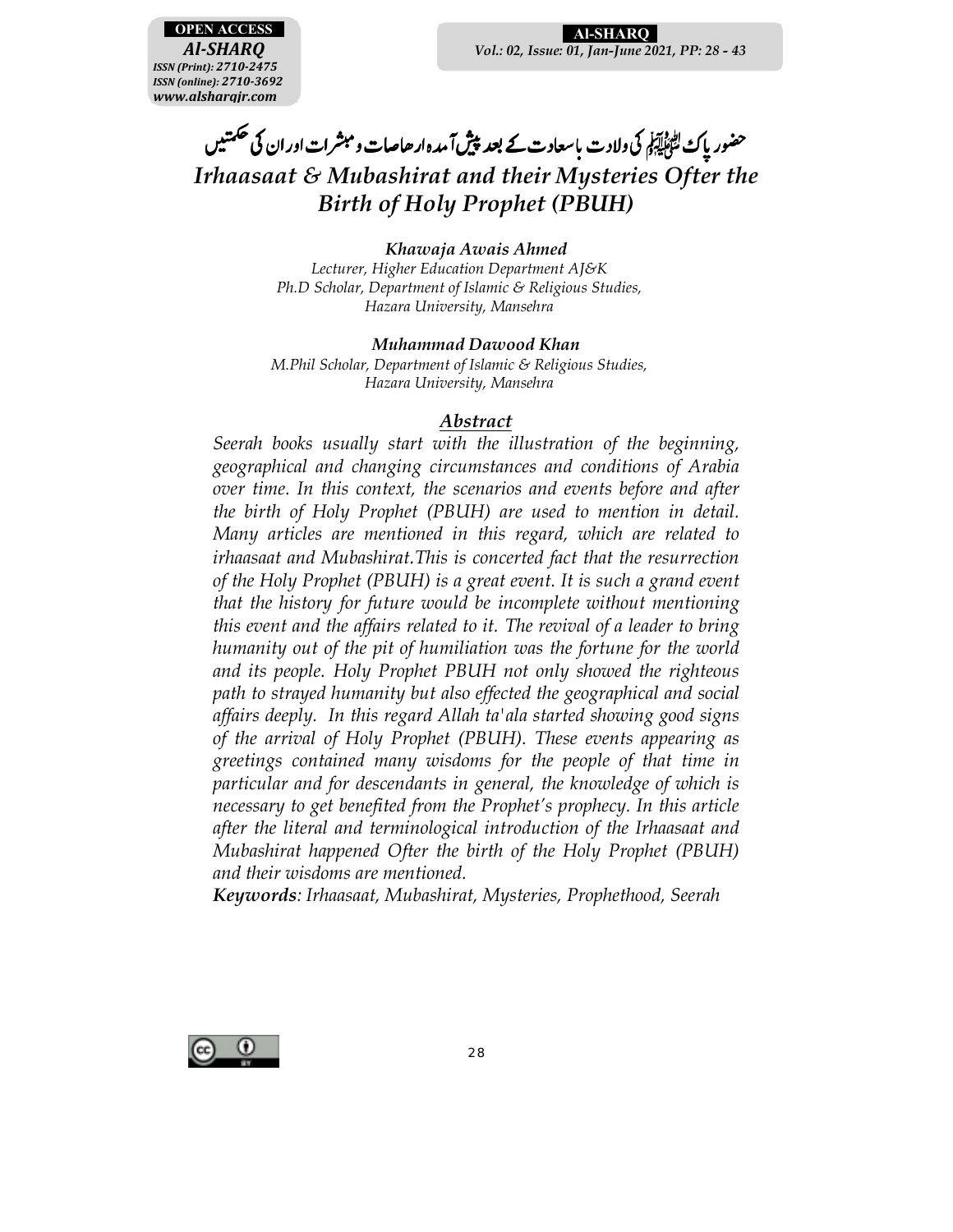اللہ تعالیٰ کا ئنات میں رونما ہونے والی ہر تبدیلی سے پہلے عقل والوں کے لیے کچھ علامات ظاہر فرما دیتے ہیں۔جب حضور پاک لٹائلاتی کے نبی بنائے جانے کا وقت قریب آ یا تو عقل والوں کے لیے اللہ تعالیٰ نے کئی ایسے انثارات حچھوڑے ہیں جن <sub>ے وہ</sub> آپ کی نبوت اور بعثت کی اطلاع یا سکیں تا کہ ان کے ایمان لانے کے راستے ہموار ہو سکیں۔

شرّاح حدیث اور دیگر سپر ت لکھنے والے ان اشارات وعلامات کو مبشرات نبوت باارھاصات کے نام سے ذ کر کرتے ہیں۔ان ارھاصات کا تعلق آپ ﷺ کے نبی بنائے جانے سے قبل کے ان حالات وواقعات سے ہے جو غیر معمولی طور پررونما ہوئے اور آپ لٹنڈا آبکی کی نبوت کی دلیل بن گئے۔ان واقعات کا مقصد ہے تھا کہ سب کو بیہ معلوم ہو جائے کہ ایک عالی مرتبہ شخصیت کے بطور <sup>ن</sup>ی مبعوث ہونے کاوقت ہوا جاہتا ہے۔اس اجمالی مقصد کے علاوہ م ایک <sub>ا</sub>ر حاص کی <sup>ب</sup>ماخاص حکمت تھی؟ یہ ایک تفصيل طلب امر ہے۔

آ بے اتّٰہ اٰآپِہِ کے نبی بنائے جانے کی یہ نشانیاں وار ھاصات کتب حدیث و سیر ت میں کبھر کی ہو کی ہیں جو اپنے اندر بہت سی حکمتوں کو سموئے ہوئے ہیں۔ان حکمتوں کا جانناعلوم نبوت سے استفادہ کرنے والوں کے لیے کسی نعمت عظمی سے کم نہیں۔ آ ئندہ صفحات پر انہیں ارھاصات و مبشرات کاتعارف اور آپ لٹی ایک انگری ولادت مبار کہ کے بعد سے لے کر بعثت تک

پیش آنے والے ارھاصات اور ان کی حکمتوں کا تذ کرہ ہے۔ولادت سے قبل کے ارھاصات کو بوجہ طوالت ذکر نہیں کیا جار ہا نیز مقالہ حذا میں واقعات کی استناد کی حیثیت کی وضاحت سے بوجہ طوالت تعر میں نہیں کیا گیا۔مخلف سیر ت نگاروں کی طرف سے ارھاصات کی صراحناً بیان کردہ حکمتوں کو پالخصوص ذکر <sup>ر</sup>یا جائے گا اور جہاں کہیں صراحناً کوئی وضاحت میسر بنہ ہو وہاں پر استنباط كااسلوب اختيار كباحائے گا۔

## لغوي معني،إرھاص:۔

تمهد:

"إر هاص" ماده "<sub>د</sub>، ٥،ص" سے باب افعال کا مصدر ہے۔ یہ لغت میں اثبات کے معنی میں آتا ہے۔ کہا جاتا ہے: "أَرْهَصَ الشَّمِيءَ، إِذَا أَثْبَتَه و أَسَّسَه"۔ "ارهاص النبوّة" كالفظاى فعل سے ہے<sup>1</sup> اور لغوى معنى كے ساتھ اس كى مناست بھی پائی جاتی ہے کہ ارھاصات نبوت کابنیاد کی مقصد بھی اثبات و تاسیس نبوت ہے۔ ارحاص کے اصطلاحی معنی:۔

"هو ما يصدر من النبي قبلَ النبوة مِنْ أمرٍ خارقٍ للعادة، قيل إنها مِنْ قبيل الكراماتِ، فَإِنَّ الأنبياءَ قبلَ النبوة لا يقصر ون عن درجة الأولياء" " "ا<sub>(</sub> هاص " (ده امر )جو نبوت سے پہلے نبی سے خلاف عادت صادر ہو،ایک قول یہ بھی ہے کہ ارحاصات کا تعلق کرامات سے ہے کیوں کو ئی بھی نی نبوت ملنے سے پہلے بھی کسی ولی سے کم درجہ تو نہیں ہوتا۔" "شرعاً قسم من الخوارق، وهو الخارق الذي يظهر من النبي قبل البعثة، سمّي به لإن الإرهاص في اللغة بناءُ البيت، فكأنه بناء بيت إثبات النبوة"<sup>3</sup>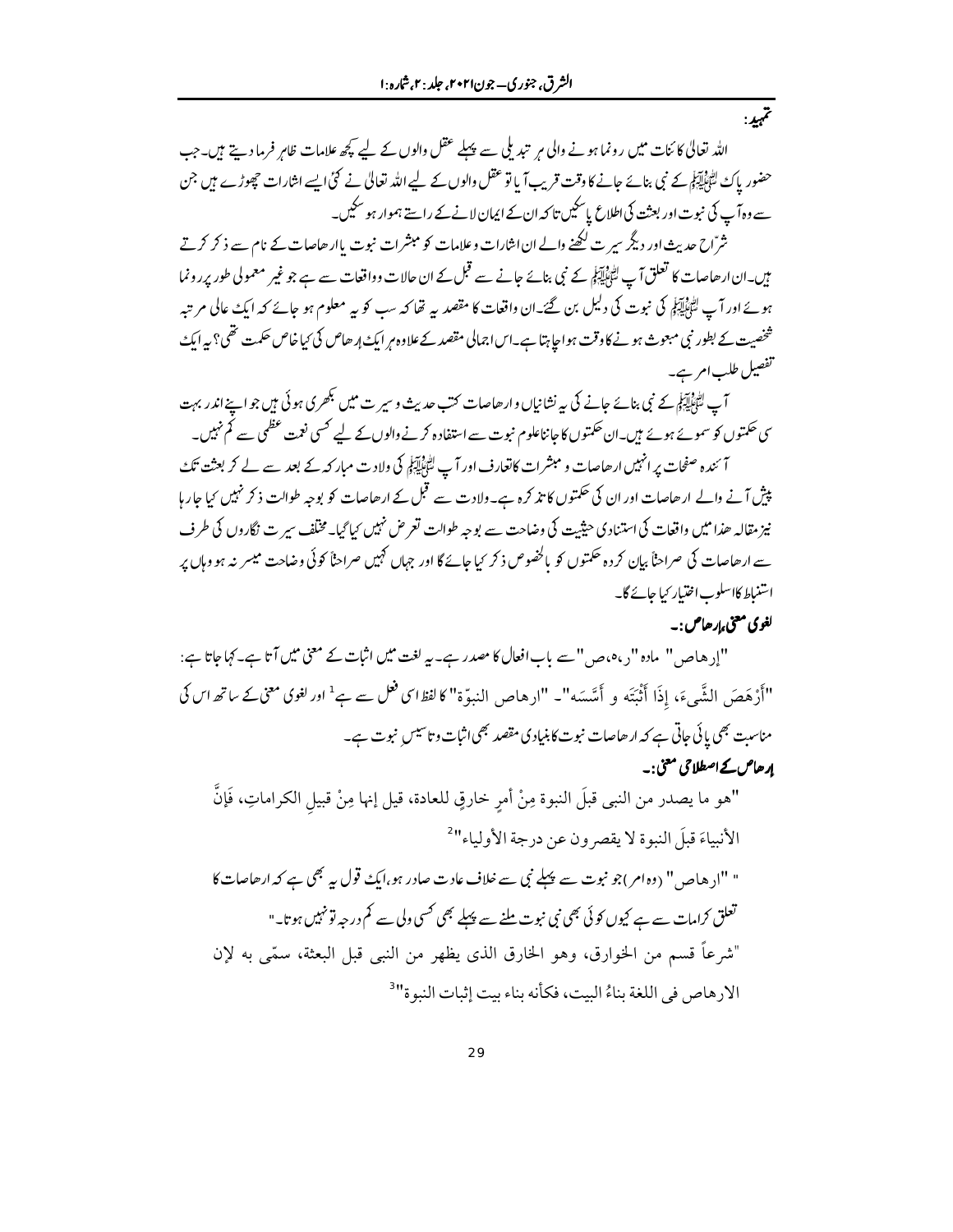حضور پاک لٹی ایکر کی ولادت باسعادت کے بعد پیش آمدہ ارھاصات ومبشرات اور ان کی حکمتیں "'ا<sub>له</sub> هاص<sub>د</sub> " شریعت میں خوارق (خلاف عادت امور جو منجانب اللہ ظاہر ہوتے ہیں خواہ <sup>کھی</sup>ں نبی کے ماتھ پر پا <sup>کھی</sup>ں ولی کے ہاتھ یر)میں سے ہ<sub>یں۔ وہ ا<sup>ل</sup>یں خلاف عادت چز کو کہتے ہیں جو بعثت سے پہلے نبی سے ظاہر ہوتی</sub> ہے۔ان امور کوإرھاص کا نام اس لیے دیا گیا ہے، کیوں کہ إرھاص لغت میں مکان بنانے کو کہتے ہیں، پس گو پاکہ ارھاص نبوت کو ثابت کرنے کے مکان کی بنیاد ہے۔"

مبشرات کے لغوی معنی:

ہے۔

مبشرات مادہ (ب، ش،ر) باب تفعیل سے اسم فاعل جمع مؤنث کا صیغہ ہے۔ب، ش،ر کامادہ لغت میں مندرجہ ذیل معانی کے لیے استعال ہوتا ہے۔

ا۔الیَشْہُ گَفِتح الباءِ وسکون اکشین بمعنی قشر چھلکااستعال ہو تا ہے۔اسی معنی میں باب نصر سے چھلکااتار نےکے معنی دیتا

- ۲۔ باب نصر سے ہی خوشخبری کے معنی میں بھی استعمال ہوتا ہے جبکہ باب افعال اور تفعیل سے خوشخبری دینے کے متعدی معنی میں استعال ہوتا ہے جیسے قرآن پاک میں آتا ہے "أَبْشِرُ وْ! بِالْجَنَّةِ" اور جب باب استفعال میں لے جائیں تو استبثار خوش ہونے کے معنی میں آتا ہے۔ جیسے قرآن حمید میں ہے "وَاسْتَبْشِرُوْا بِبَيْعِكُمْ الَّذِي بِاَيَعْتُمْ بِه"
	- لفظ مبشرات کے اصطلاحی معانی:

مبشرات عربی میں ان ہواؤں کو کہتے ہیں جو بادلوں کو لے کے چلتی ہیں اور بارش کی خوشخبر کی ساتی ہیں۔قرآن پاک میں بھی مبشرات کالفظا <sub>ک</sub>ی معنی میں استعال ہوا ہے۔"وَمِنْ آیَاته أَنْ یُّرْسِلَ الدِّیَاحَ مُبَشِّرَاتٍ"<sup>5</sup>\_اگرچہ یہاں مبشرات کے معنی ہوائیں ہےمگر لغوی معنی ملحظ سے یعنی خوشخبری دینے والی ہوائیں۔6 علاوہازیںاحادیث مبار کہ میں مبشرات کالفظامک اور معنی کے لیےاستعال ہواہے مشہور روایت ہے :

"أَنَّ أَبَا هُرَيْرَةَ قَالَ: سَمعتُ رسولَ الله ﷺ يَقولُ : لَمْ يبق من النبوة إلا المبشرات. قالوا وما المشر ات ؟ قال" الرؤيا الصالحة"

اس روایت میں مبشرات عام امتیوں کو د کھائی دیے جانے والے خوابوں کو کہا گیا ہے۔<sup>8</sup> یہاں بھی لغوی معنی پایں طور ملحوظ ہے کہ غیر نبی کو جب سجاخواب د کھایا جاتا ہے تو گو یا وہ اس کے لیے ایک خوشخبر کی ہے کہ اسے نبوت کے اجزاء میں سے کچھ حصہ نصیب ہواہے۔

# مبشرات دار هاصات میں فرق اور متر اد فات :

لغوی واصطلاحی معنی پر غور کرنے سے معلوم ہو تا ہے کہ مبشرات رسالت محمہ کی اﷺ کی وہ خوشخر پاں ہیں جو پہلے انیںا<sub>ء</sub> یا ان کے متبعین میں سے کسی کی زبان سے جاری ہوئے جب کہ ارھاصات بعثت محم**ر**ی سے پہلے رونما ہونے والے وہ واقعات ہیں جو نبوت محمہ کی لٹاؤلیٓ کی کے طرف مشیر ہوتے ہیں۔اکثر مبشرات وارھاصات کے الفاظ پاہم ایک دوسرے کی جگہ بھی استعال ہوتے ہیں۔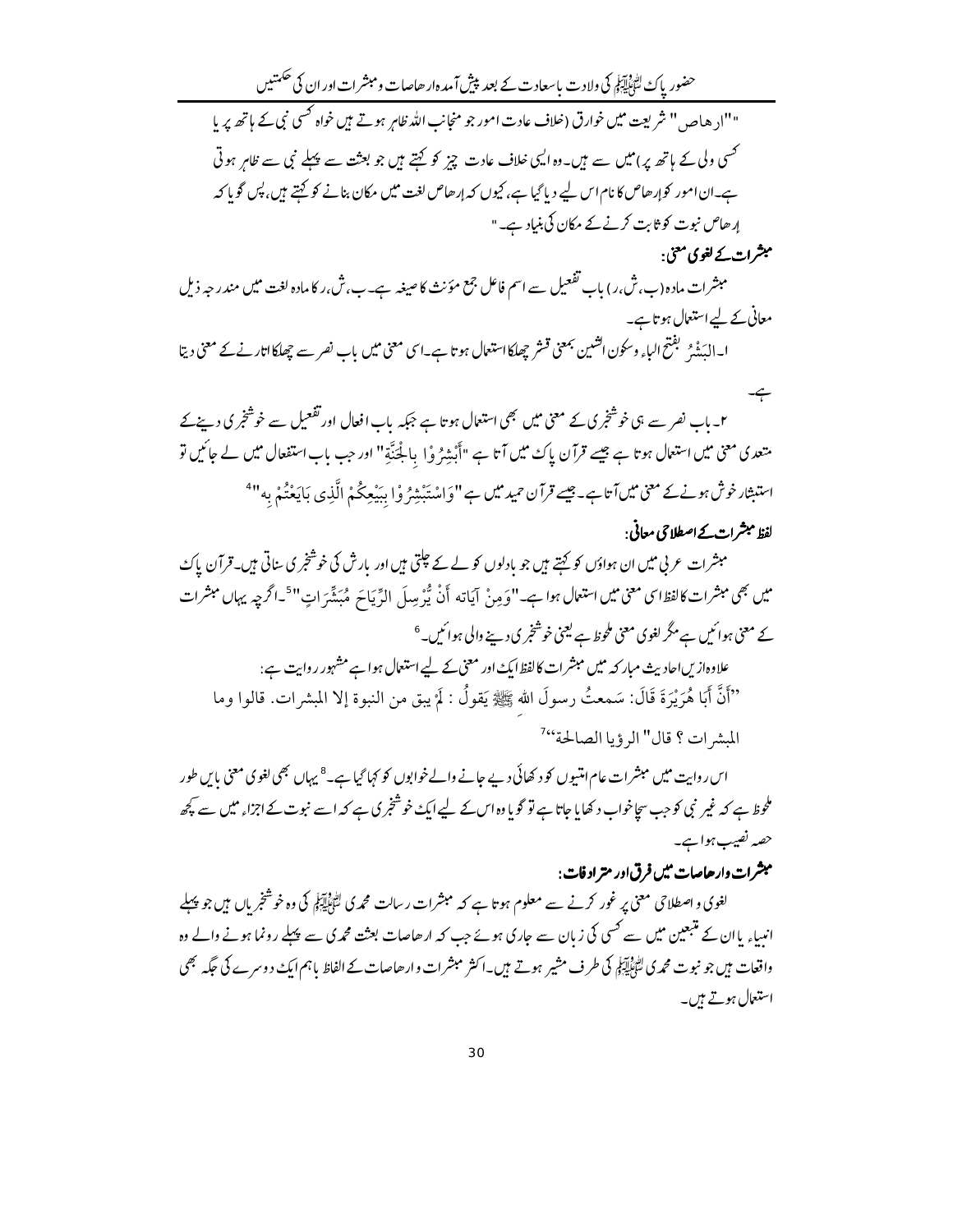ان د واصطلاحات کے لیے مقدمات بعثت، نبوات رسالت اور بَشارات وغیر ہ کے الفاظ بھی استعال ہوتے ہیں۔ ولادت کے وقت حضرت آمنہ کے ساتھ پیش آمدہ حالات : حضور پاک ﷺ کی والدہ ماجدہ حضرت آ منہ بنت وہب سے روایت ہے کہ جب آ ب ﷺ حمل میں آ ئے توانہیں خواب میں بشارت دی گئی : "تم اس امت کے سر دار کے ساتھ حاملہ ہوئی ہو،جب وہ پیدا ہوں تو یوں کہنا ''أُعِينْدُہٗ بالْوَاحِلِہ مِنْ شَرِّ كُلِّ حَامِداً ؓ (میں مر حسد کرنے والے سے اسلے (اللہ) کی پناہ مانگتی ہوں) اوران کا نام محمہ لِتَّأَيَّاتِي ركھنا۔" حمل کے وقت آ پ ﷺ کی والد ہ ماجدہ نے ایک نور دیکھا جس میں انہیں شام کے شہر بصر ی کے محل نظر آ <sub>ئے۔</sub> <sup>9</sup> فائدہ: یہ نور نظرآ نااس کے علاوہ ہے جو عین ولادت کے وقت اسی طرح انہیں نظرآ پا۔ علامہ سہمبلی رحمۃ اللہ علیہ لکھتے ہیں حضرت آمنہ کا یہ نور دیکھنااس بات کاانثارہ تھا کہ ان بلادیر ان کے بیٹے حضور لتأنيا اتنى كو فتح نصیب ہو گی جیسا کہ بنوامیہ کے دور میں ہو ئیااور یہ علاقےان کے نور سے منور ہو گئے۔ <sup>10</sup> حضور پاک سَپْئَ اِلِیکِمْ کی والد ہ ماجدہ روایت کرتی ہیں کہ میں نے ( کسی عورت کا) کوئی حمل آپ سِّئِ اِلِیَمْ بِے زیادہ تیز اور آسان نہیں دیکھا۔ یعنی کوئی حمل حضور لٹائلا ان بے برابر تیز اور آ سان نہ تھا۔ تیز کا مطلب یہ ہے کہ مشکل نہ تھااور آ سان کا مطلب یہ ہے کہ اس میں کسی قسم کی تکلیف، مثلی، سستی یا بھوکۓ نہ لگنے کی شکایت وغیر ہ نہیں تھیں۔ حمل کے وقت حضرت آمنہ کو کچھ پوچھ محسوس ہوا جس کی شکات انہوں نے عورتوں سے کی۔ یہ پوچھ حمل کی ابتداء میں تھا۔ پھر مکل آ سانی رہی۔ بہر حال <sub>سے</sub> حمل عام حالت سے ہٹ کر تھا۔ حضرت عبد الله ابن عباس رضي الله عنه روايت كرتے ہيں كہ آمنه بنت وبب فر ماتى ہيں : "جب آپ لٹا ایڈ ایئر میرے پیٹ سے جدا ہوئے توآپ کے ساتھ ایک نور نکلا جس سے مشرق و مغرب کے در میان سب ر وشن ہو گیا۔ پھر آپ زمین پرآ ئے، اس حال میں کہ آپ نے د ونوں ہاتھوں پر سہارالیا ہوا تھا، آپ لٹائلیؒ پی نے خاکء سے مٹھی کجریاورآ سان کی طرف سر اٹھا کر دیکھا۔" فتح الباري ميس ہے كہ آپ ﷺ نے ولادت كے ابتدائى زمانے ميں كلام فرمایا۔ اب کچھ روایات وہ ذکر کی جاتی ہیں جن میں اہل کتاب سے آپ ﷺ کی ولادت کاذ کر مر وی ہے۔ حضرت حسان بن ثابتٌ فرماتے ہیں : "میں سات آٹھ سال کا تھااور سمجھ بوجھ رکھتا تھا۔ ایک دن صبح کے وقت ایک یہودی نے اجانک چلا ناشر وع کیا: اے یہودیو! سب یہودی جمع ہو گئے۔ میں ان کی یا تیں س رہا تھا۔ لو گوں نے کہا: تجھ کو کیا ہوا؟ کہنے لگا: آج شب احمد ( لتُأَوَّلِيَّهُمْ ) کا وہ ستارہ طلوع ہو گیاجس کی ساعت میں آپ پیداہونے والے تھے۔" (روا<sup>ہ</sup> الب<sub>حی</sub> ہقی و ابو نعیم والموا<sup>ہ</sup>ب) محمه بن اسحاق صاحب السير كَتِيتے ہيں : "میں نے حضرت حسان بن ثابتؓ کے بوتے حضرت سعید سے یو چھا: جب حضور ﷺ مدینہ طیبیہ تشریف لائے تو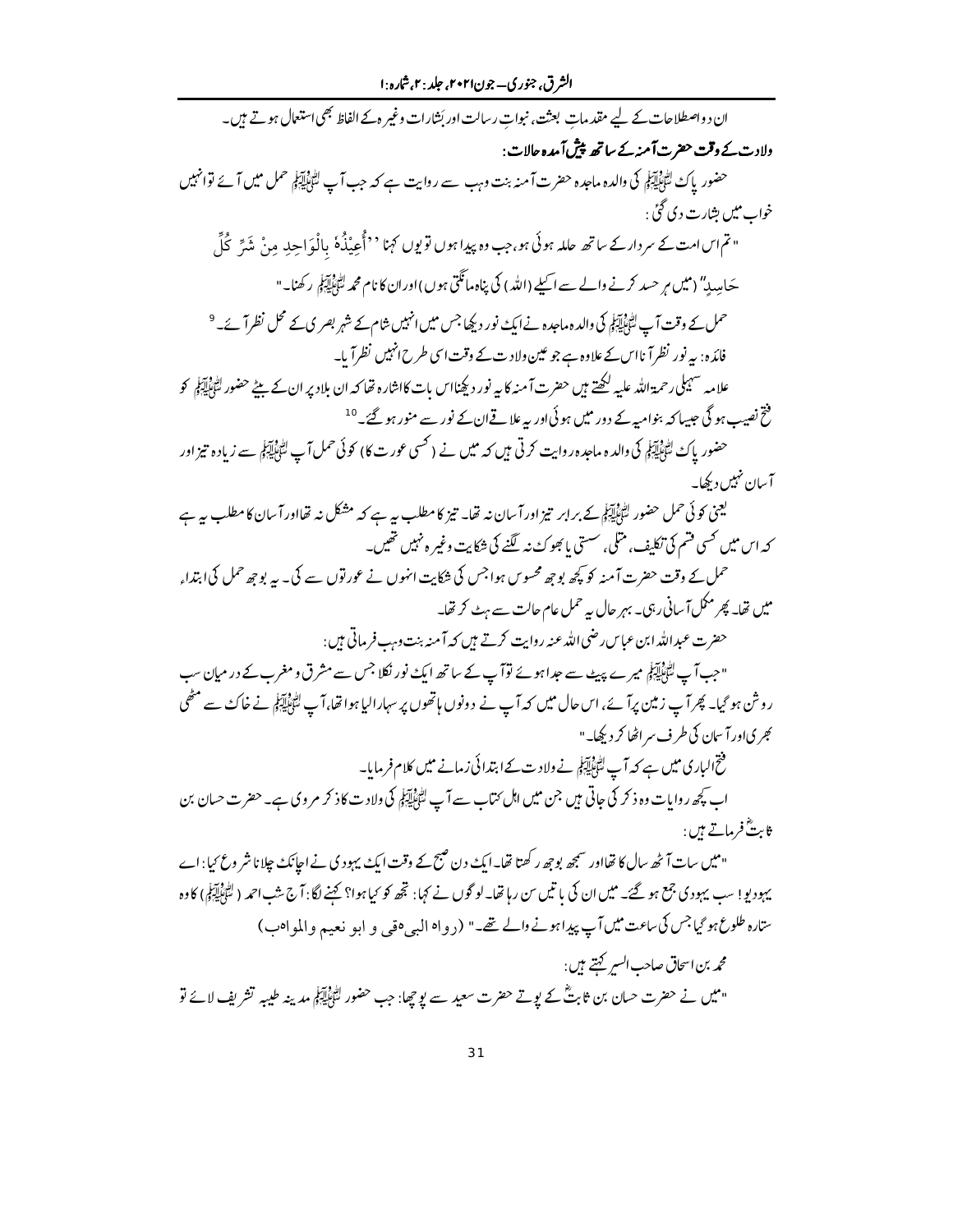حضور پاک لٹائِلِیہِ کی ولادت باسعادت کے بعد پیش آمدہ ارھاصات ومبشرات اور ان کی حکمتیں

حضرت حسان بن ثابتؓ کی عمر <sup>ہ</sup>یا تھی؟انہوں نے فرمایا : ساٹھ سال تھی۔اور حضور کٹا<u>ئیاتو</u> ترین سال کی عمر میں تشریف لائے میں تواس حساب سے حضرت حسان بن ثابتؓ (حضور لتّٰہُ لِکیٓلَہٰم سے سات سال عمر میں زیادہ ہوئے اور انہوں) نے یہود کی کا بیہ مقولہ سات سال کی عمر میں سا۔" <sup>11</sup>

ولادت مبار کی*ے وقت عم*ومی ارحاصات :

آپ ﷺ کی ولاد ت کے وقت مر کا ہن کااپنے مؤکل جن سے رابطہ منقطع ہو گیااور کا ہنوں سے ان کا علم چین لیا گیا، د نیا کجر کے بادشاہ اس دن کے لیے گوئگے ہو گئے اور ان کے تخت الٹے ہو گئے،مشرق کے وحشی جانور مغرب کے جانوروں کو خوشخریاں دینے لگےاسی طرح سمندری مخلوق بھی ایک دوسرے کو خوشخریاں بنانے گلی۔مہینوں زمین وآ سان میں آپ لٹاڈلائیل کے قدوم مبارکٹ کے شادیانے گونجتے رہے کہ ابوالقاسم کی آ مد آمد ہے۔اس دن اللہ پاکٹ نے آ سان اور حبنتوں کے دروازے کھول دیے تھے۔ $^{12}$ 

آمد رسول کے لیے انتظامات آپ لٹائلاتی کے آباء واحداد کے دور سے ہو رہے تھے۔عین ظہور کے وقت ان سے بڑھ کر حالات کا پیش آ ناعین قیاس تھا۔ بوقت ولادت پیش آمدہ مذ کورہ جملہ امور میں ہیے حکمت ینہاں ہے کہ استقبال کرنے والوں پر واضح کر دیا جائے کہ جس نور کیآ مد کی تیاری تھی وہ یہی نور مجسم ہے۔حضرت آ دم علیہ السلام سے جو جو امانت چلی تھی حضرت آمنہ کا بطن اطہر اس کاآخری پڑاؤ تھا، توکیے ممکن تھا کہ اس کا کچھ بخط اس مطہر ہ(والدہ) کو عطانہ ہو تا۔رب تعالی نے مشرق و مغرب یرایخ حبیب کیآ مد کوآ شکارا کباکہ ظلم کی اندھر یوں کاخاتمہ کرنے والااب د نیامیں آ گیاہے۔ كعبه ميں بتوں كاسر تگوں ہو نا:

کعب احبار روایت کرتے ہیں کہ حضور علیہ السلام کی ولادت کی رات د نیا کجر کے بت اوندھے ہو گئےاور بظاہر فتیہ کم کتابوں میں یہ آپ اﷺ کی والدہ کے حمل تھٰہر نے کی علامت بھی لکھا گیا ہے۔ <sup>13</sup>

حضرت عبدالمطلب سے روایت ہے وہ کہتے ہیں کہ میں اس رات کعبہ میں تھاتومیں نے بتوں کو دیکھا کہ وہ اپنی جگہ سے گر گئے' ہیں اور سجدہ ریز ہیں۔اور میں نے کعبہ کی دیوار سے ایک آ واز سنی کوئی کہہ رہا تھا"مصطفیٰ و مختار کی ولادت ہو گئی ہے جن کے ہاتھ سے کفار ہلاکۓ ہوں گے ،عمادت الاصنام کی گند گی د فع ہو گی اور وہ بادشاہ وبرتر کی عبادت کی تلقین کریں گے۔ <sup>14</sup> مختون پيداهو نا:

انس بن مالک رضی الله عنه سے روایت ہے کہ رسول الله ﷺ نے فرمایا: " میر کی کرامت ہے کہ میں مختون پیدا ہوااور کسی نے میر ے ستر کو نہیں دیکھا" حاکم نے کہا ہے کہ آپ ﷺ کے مختون پیدا ہونے کی روایات متواتر ہیں جبکہ ذھبی کھتے ہیں کہ ان روایات کی تو صحت پر بھی کلام ہےان کا متواتر ہو ناکیے ثابت ہو سکتاہے مگران کو جواب دیا گیا کہ یہاں تواتر سےاس امر کا مشہور ہو نا مراد ہے نہ کہ اصطلاحی تواتر کیوں کہ اس بارے میں کثیر روایات مر وی ہیں۔

بہر حال حافظ ابن کثیر نے کہا ہے کہ اس بات کو بعض لو گوں نے ضعیف کہااور بعض نے حسن۔ ﷺ جمال الدین بن طلحہ نے اس موضو*ع پر کت*اب لکھی ہے اور وہ روایات جمع کی ہیں جن میں آپ ﷺ کی مختون پیدا ہو نا ثابت ہو تا ہے۔ بعض لو گوں نے کہاہے کہ آپ ﷺ کو عرب کی عادت کے مطابق خذنہ کیا گیااور بعض نے کہا کہ فر شتوں نے شق صدر اول کے وقت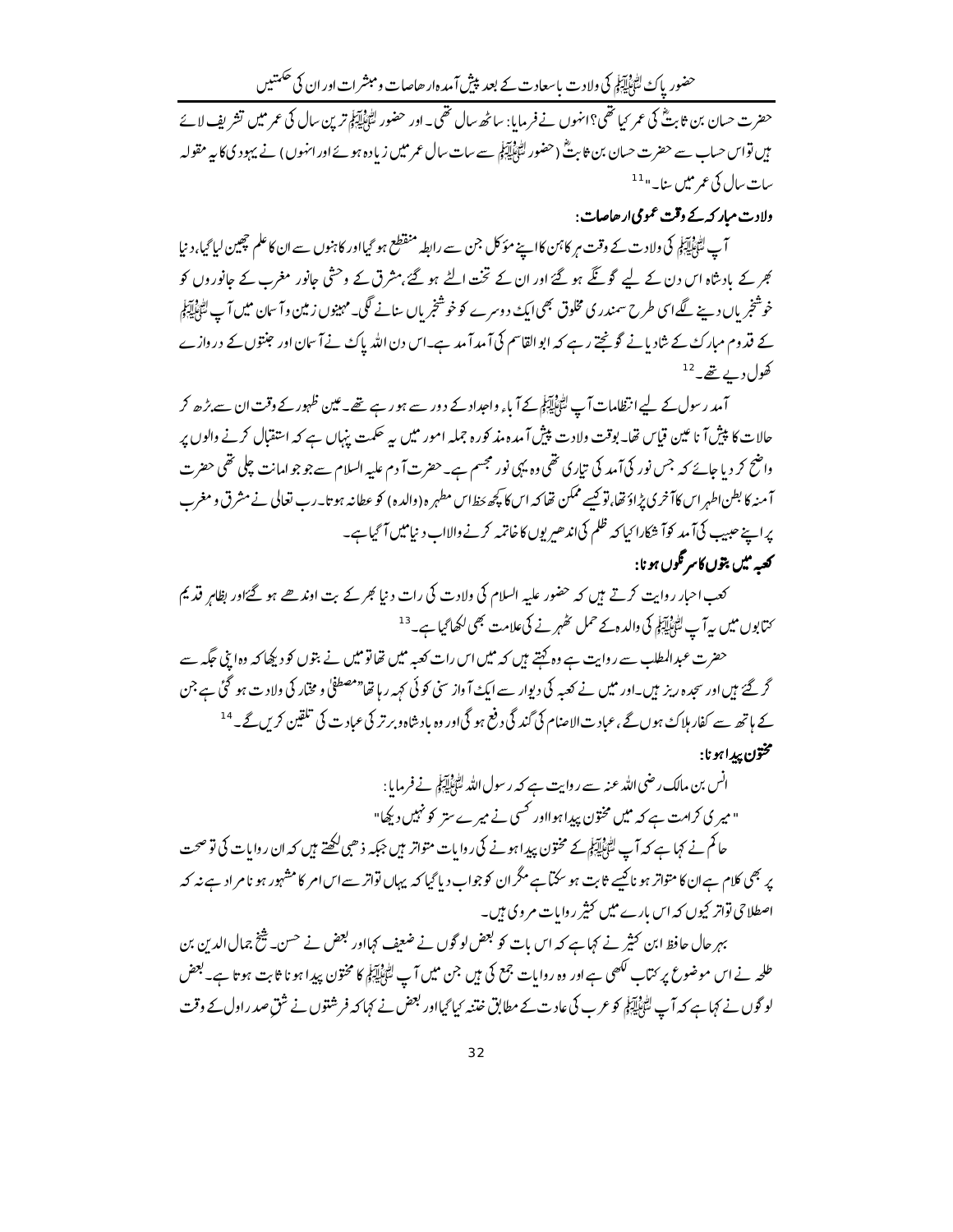الشرق، جنوري–جون۲۰۲۱، جلد : ۲.شاره :۱

مخت<sub>ون پیدا ہوئے۔</sub>15

ولادت مبار کہ کی رات قصر کسر م<sup>یٰ</sup> اور فارس کے عبادت خانوں کا حال :

ایک واقعہ سے پیش آ پا کہ ایران کے شہنشاہ کسر کی نوشیر واں کا محل ملنے لگااور اس میں شگاف پڑ گئے۔نوشیر واں کا ہے محل نہایت مضبوط تھا۔بڑے بڑے پتھر وں اور چونے سے تقمیر کیا گیا تھا۔اس واقعے سے یوری سلطنت میں دہشت پھیل گئی۔شگاف یڑنے سے خوفناک آواز بھی نکلی تھی۔محل کے چودہ کنگرے ٹوٹ کرپنچے آ گرے تھے۔

اسی طرح آپ کی پیدائش پر ایک واقعہ سے پیش آ پا کہ فار س کے تمام آتش کدوں کی وہ آگ بجھ گئی جس کی وہ لوگ بوحا کرتے تھے اور اس کو بحھنے نہیں دیتے تھے، لیکن اس رات میں ایک ہی وقت میں تمام کے تمام آتش کدوں کی آگۓ آ نأ فانأ بجھ گئ آ گئے کے یوجنے والوں میں رو ناپیٹنا گچ گیا۔

اسیااثنا، میں ایک داقعہ یہ پیش آ یا کہ مویذان جو کہ فارسیوں کامذ ہی پیشوا تھااس نے خواب دیکھا کہ بہت سے سر کش اونٹوں کو عربی گھوڑے ہنکا کر لے جارہے ہیں اور انھوں نے د جلہ کو بھی روکنے دیا ہے اور وہ ان کے سارے ملک میں پھیل گئے ٿيں۔

۔<br>سمبر ک<sup>ل</sup> کو یہ تمام اطلاعات ملیں تووہ بہت فکر مند ہوا کہ اس کی بادشاہت میں کچھ گڑبڑ ہونے والی ہے۔اس نے ایک کا<sup>ہ</sup>ن کو بلایا۔اس نے اپنے محل میں شگاف پڑنے اور آتش کدوں کی آگۓ بجھنے اور مو بذان کے خواب دیکھنے کے واقعات اسے ساکر یو جھا'' کہ آخر کار ایپا کیوں ہورہاہے؟''وہ کا<sup>ہ</sup>ن خود تو کوئی جواب نہ دے یا پاالیتہ اس نے سطیح نامی اپنے ماموں کے حوالے سے بتایا کہ وہ اس کاجواب بتاسکتا ہے۔نوشیر وان نے اسے حکم دیا کہ تم جا کر سطیع سے ان سوالوں کے جواب معلوم کر کے آ د<br>پتایا کہ وہ اس کاجواب بتاسکتا ہے۔نوشیر وان نے اسے حکم دیا کہ تم جا کر سطیع سے ان سوالوں کے جواب معلوم کر کے آ جب اپنے ماموں سطیح کے پاس گیااور اسے تمام ماجراسنایاتواس نے کہا: ''اس کامطلب ہے کہ ایک عصاوالے نبی کا ظہور ہونے والا ہے جن کاغلبہ عرب اور شام میں ہو جائے گااور تمہارے بادشاہ اب ان چودہ <sup>ر</sup>نگر وں کے برابر ہی آ سکیں گے۔اور ان کے بعد اس نبی کی ہی حکومت ہو گی۔اور جو ہونے والا ہے ہو کر رہے گا۔''

کائن نے جب آ کر یہ جواب کسر پی کو بتا یا ،اس اثنا<sub>ء</sub> میں کسر پی دیگر کاہنوں سے بھی معلومات لے چکا تھا۔وہ یہ جواب س کر مطمئن ہو گیااور کہنے لگا کہ : تب تو وہ وقت آنے میں دیر گئے گی ( یعنی ان کاغلبہ میرے بعد ہی ہو گا)۔ <sup>16</sup> یہود کی کی پو کھلاہٹ :

حضرت عائشہ رضی اللہ عنہا سے روایت ہے کہ ایک یہودی تاجر مکہ آ یا ہواتھا۔ جس شب حضور ﷺ پیدا ہوئے اس نے کہا: اے قریش ! کیاآ ج تم میں کوئی بچہ پیدا ہوا ہے؟لوگوں نے کہا: ہمیں تو معلوم نہیں۔ یہودی <sub>ک</sub>حنے لگا: دیکھو!آ ج کی رات اس امت کانبی پیداہواہے جس کے دونوں شانوں کے در میان ایک نشانی (کیجنی مہر نبوت) ہے۔ نیز اس نے یہ بھی بتایا کہ : وہ بچہ دودن تک دودھ نہیں پیئےگا کیوں کہ ایک جن اس کے منہ میں انگلیڈال کراسے روکے گا۔ چنانچہ تریش نے اس کے پاس سے جا کر تحقیق کی تو خبر ملی : عبداللہ بن عبدالمطلب کے ہاں ایک لڑکا پیدا ہو اہے۔اس پر وہ یہودی بھی آپ لٹائیاتی کی والدہ ماحدہ کے پاس حاضر ہوا،انہوں نے آپ لٹاٹالیکو کواس یہودی کے سامنے کر دیاتو یہودی وہ نشانی دیکھ کر بے ہوش ہو گیااور گریڑااور کہنے لگا: بنی اسرائیل سے نبوت رخصت ہوئی۔ قریشیو! س لوواللہ ! تم پر بیرا پسے غالب ہوں گے کہ مشرق اور مغرب میں ان کی شہرت پھیل جائے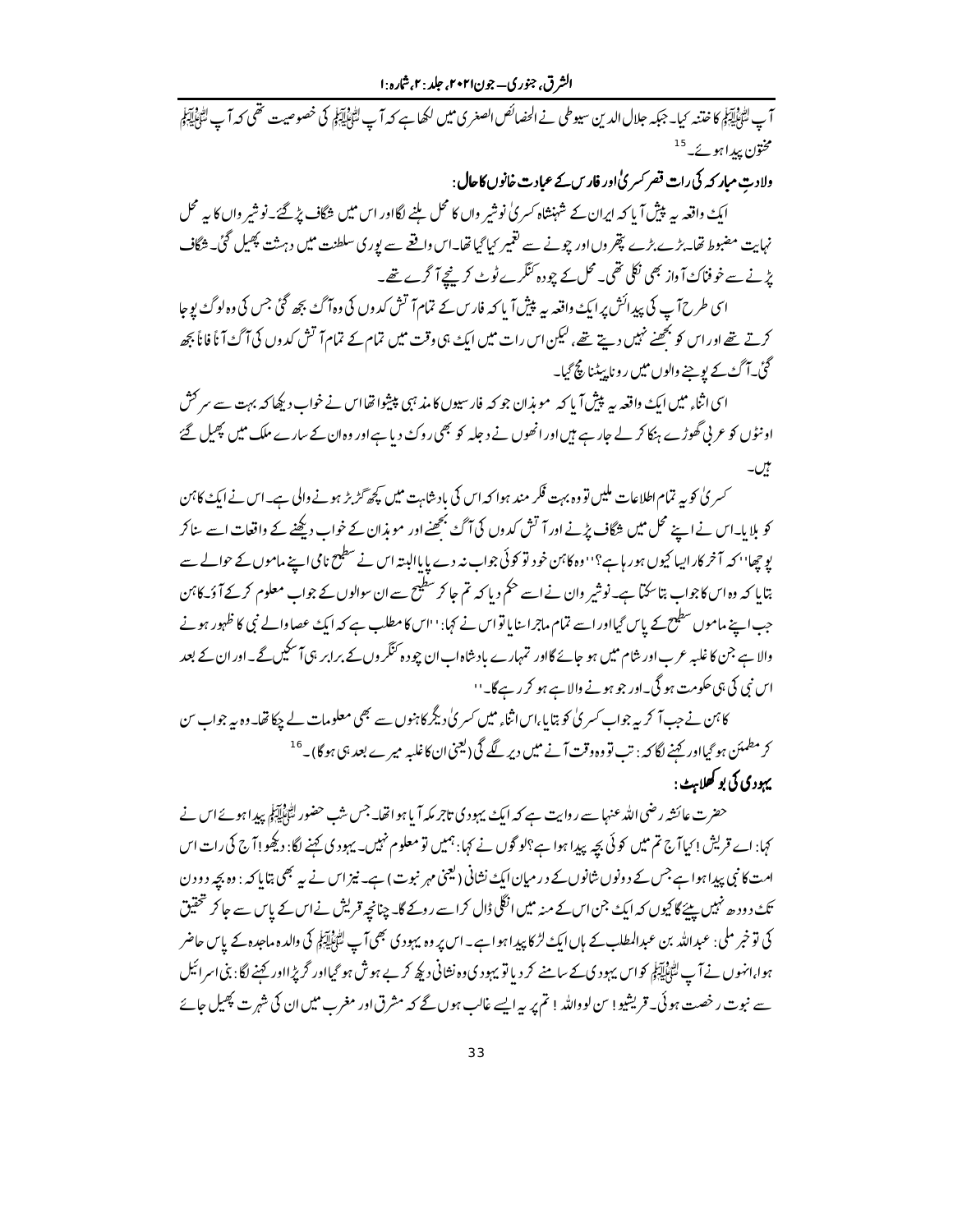حضور پاک لِتُبَايَّلِيَّهِمْ کی ولادت باسعادت کے بعد پیشِ آمدہ ارحاصات ومبشرات اور ان کی حکمتیں

 $17 \frac{2}{3}$ 

ان واقعات میں حکمت ہہ ہے کہ اللہ تعالیٰ نے یہود و فارس کوآگاہ کر دیا کہ اب تمہاری حکمرانی کے دن گئے جاچکے ہیں تمہار کی خیر اسی میں ہے کہ تم اس مدایت سے مستفید ہو جاؤ۔

شاہ حبشہ کی عبد المطلب سے ملا قات :

عفر بن زرعه رحمةالله عليه کې سند سے روايت ہے کہ جب سيف بن ذي يزن کا تسلط حبشہ پر ہوا( بہ واقعہ نبي کريم لَتَألِيَ تِي کی ولادت کے د و سال بعد ہوا تھا) تو عرب کے وفود اسے مبارکۓ یاد دینے آئے جن میں قریش کے وفد کے سربراہ حضرت عبدالمطلب بھی تھے،ان سے سیف نے کہا: "اے عبدالمطلب! میں اسرار علمی کی ایک بات تم سے بیان کرتا ہوں اس کاایک تعلق تم سے بھی ہے جواس کے وجود کا تعلق ہے مگر میرا بیان اس شرط پر ہو گا کہ آ پ اسے بدون حکم خدواند ی کسی پر ہر گزظاہر نہ کریں گے۔اس میں کچھ لو گوں کے لیے خیر اور کچھ کے لیے خطرہ ہے۔اس میں د نیا کی فلاح اورآخرت کی نجات ہےاور جس کے اثرات کا دائرہ وسیع ہے۔" حضرت عبد المطلب نے یو چھا: "ایپی کون سی بات ہے؟" سیف نے کہا: "اس زمانہ میں تہامہ کی سرزمین پر ایک بچہ پیدا ہواہے جس کے د ونوں شانوں کے در میان ایک دائرہ ہے،اس فرزند حلیل کو شر ف امانت وہدایت حاصل ہےاور تم سب اور ساری نوع انسانی کے لیے اس کی پیشوائی اور ہدایات قیامت تکٹ کے لیے مخصوص ہے۔اس نے سلسلہ کلام جاری ر گھتے ہوئے کہا یہی دہ زمانہ ہے جس میں اس کو پیدا ہو نا ہے یا وہ پیدا ہو چکا ہے، نام اس کامحمہ ہے۔اس کے والد ین فوت ہو جائیں گے اور اس کے دادااور اس کے چچا کفالت کریں گے ،اس کا حکم غالب ہو کر رہے گااور ہم میں سے اس کے لیے مد دگار پیدا ہوں گے۔ اس کے ذریعہ دشمن دوست بنیں گے اور سچائی کے مخالفوں کو ذلیل وخوار کریں گے،ہلاکت کے گہرے غاروں سے لوٹ کر لوگۓ سلامتی کی راہ پر گامزن ہوں گے، وہ صرف اللہ تعالی کی عبادت کریں گے اور طاغوت کی قوت اور سر کشی کو لوڑ دیں گے۔ آ تش کدے سر داور بت کدے نتاہ ہوں گے،اس کے عدل وانصاف کاانعام اپنےاور بے گانے سب کو بکیاں ملے گا۔

اے عبدالمطلب! تم اس کے دادا ہو یہ بات حجھوٹ نہیں ہے، تم ایک خوش قسمت پیر وسر دار!اور پاسبان حرم! کیا تم نے سمجھ لیا جو میں کہہ رہا ہوں؟انہوں نے کہا: ہاں اے واقف حال یاد شاہ!میں نے اپنے محبوب ترین فرزند کا نکاح ایک شریف خاندان، شریف خصلت زمر ی خاتون سے کیا ہے جس کے بطن سے لڑکا پیدا ہوا جس کا نام محمدر کھا گیا۔ بچے کے والدین وفات با گئے،لہٰذامیں اور اس کا چچااے اس کے کفیل ہیں۔سیف نے کہا: " میر کی باتوں کو یاد ر کھنا، بچے کو یہودیوں سے محفوظ ر کھنا کیونکہ وہ اس کے دشمن ہیں،اگرچہ ان کی رسائی بچے تک نہیں ہو گی۔ بیٹک میرے زمانہ اقتدار میں وہ مبعوث ہو جاتے ہیں تومیں سوار اورپیاد وں سے ان کی مدد کرتا۔"<sup>18</sup>

دیکھا جائے تو ہجرت حبشہ جو اعلان نبوت کے بعد ہوئی اس کے لیےایک پیش خیمہ تھااور حبشہ والوں کی قلبی طور پر استقبال کے لیے تیاری کا موقع فراہم کرنا تھا۔

رضاعت:

حضور پاک لٹائلیکو نے سب سے پہلے ابولہب کی لونڈ کی حضرت ثویبہ کا دودھ نوش فرمایا پھرا پنی والدہ ماحدہ حضرت آمنہ کااور بعد ازاں جب آپ حضرت بی بی حلیمہ سعد یہ کے ساتھ ان کے قبیلے میں تشریف لے گئے توان کے دودھ سے سیر اب ہوتے رہے۔آپ کادودھ پینے کازیادہ وقت انہیں کے پاس گزراہے۔<sup>19</sup>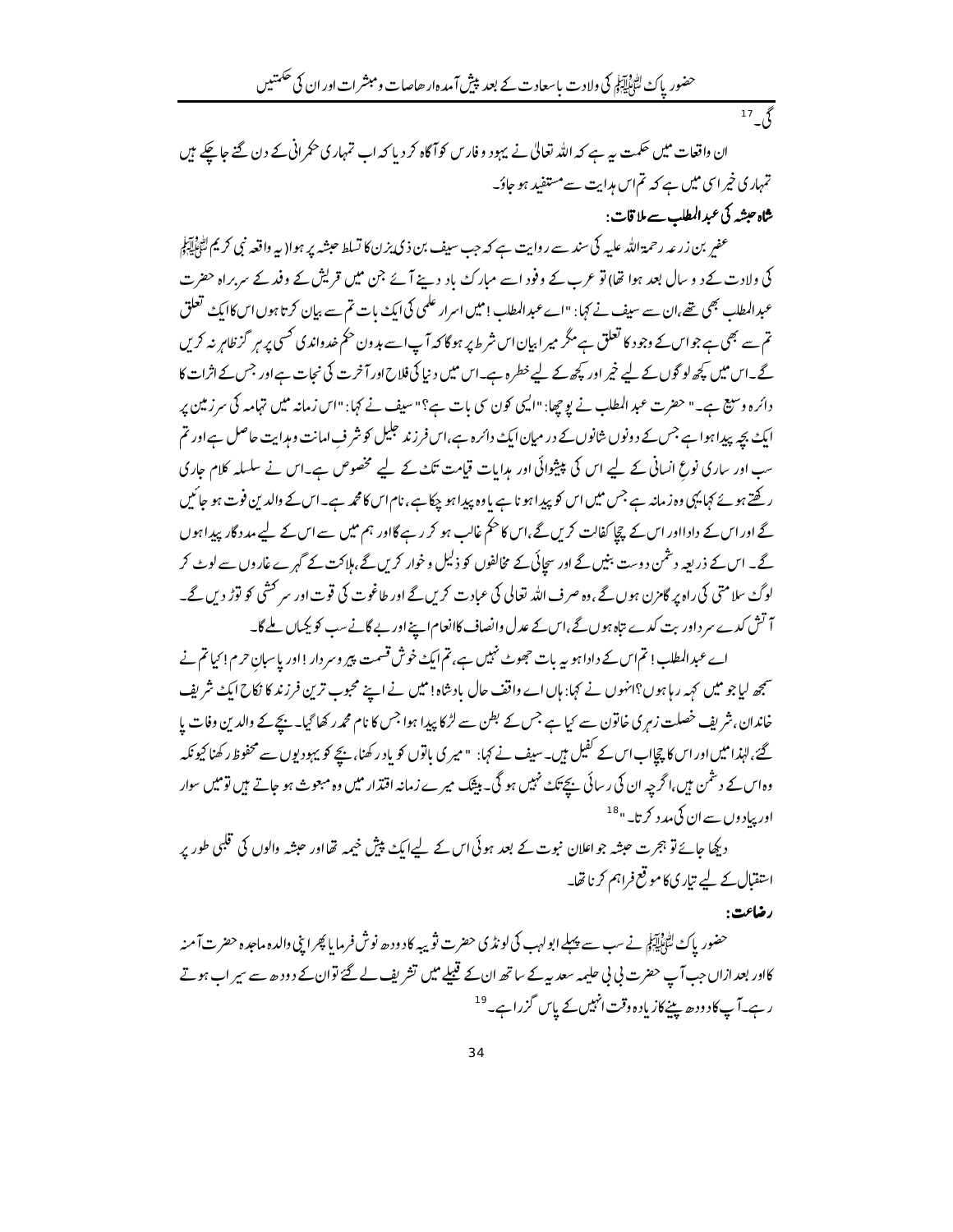الشرق، جنوري–جون۲۰۲۱، جلد : ۲.شاره :۱

عرب کے شرفاء کا ہہ طریقہ کار تھا کہ وہ اپنے بچوں کو دودھ پلانے کے لئے گردونواح کے دیہاتوں میں بھیج دیتے تھے ،جس کا مقصد یہ ہوتا تھا کہ دیہات کی صاف ستھر کیآ ب وہوامیں بچوں کی انچھی افنرائش ہو جاتی تھی اور وہ خالص اور فضيح ع بی زبان بھی پکھ جاتے تھے۔

حلیمہ سعد یہ رضی اللہ عنہا بہت ہی ناگفتہ یہ حالات کاسامنا کرتے ہوئے مکہ پہنچیں۔دودھ کی کمی کے باعث کسی نےان کو بچہ نہ دیا،ادھر حضورا کرم ﷺ کو یتیم سمجھ کر عورتوں نے قبول نہ کیا۔حضرت حلیمہ نے خالی ہاتھ جانے سے بہتر یہی سمجھا کہ یتیم بچے کوہی لے چلیں۔

یہاں سے ارھاصات نبوت کاسلسلہ حلیمہ سعد یہ کے مشاہدہ میں آ ناشر وع ہو تا ہے۔وہ اپنے خیمہ میں لا کر جب آپ کو دودھ پلانے بیٹھیں تو پاران رحمت کی طرح بر کات کا ظہور ہو ناشر وع ہوا۔شان غداوند کی کہ وہ عورت کہ جوایک بچے کو سپر ہو کر دودھ نہ پلا پاتی تھیں اب دو بچے شکم سپر ہو کر دودھ پی رہے ہیں۔ یہی نہیں ادھر ان کی اونٹنی کے تھنوں میں بھی دودھ اتراً با اور حضرت حلیمہ سعد یہ رضی اللہ عنہااور ان کے شوہر نے خوب سپر ہو کر پیا۔

بعد ازاں جب سفر شر وع ہوا تو وہی خچر جو چلنے سے قاصر تھا،اس قدر تیز چلنے لگا کہ <sup>کس</sup>ی کی سواری اس کو نہ پنچؓ پاتی تھی۔برکات نبوت پہیں ختم نہ ہو ئیں بلکہ سخت قحط کی حالت میں جہاں تمام حانور وں کے تھن خشک ہو چکے تھے حلیمہ سعد بہ رضی الله عنها کی بکر پاں خوب د ودھ دیتی تھیں۔

حضور پاک لٹائِلِیٓئِہٖ نے یہاں اپنے رضاعی بھائی بہنوں کے ساتھ بکریاں پَجرانی شروع کی۔اسی دوران شق صدر کا معجزہ پیش آبا۔<sup>20</sup>

حضرت حلیمہ رضی اللہ عنہااور ان کے شوہرِ گھبرا گئے،وہ سمجھے کہ آپ لٹائیاتیکی پر آسیب کااثر ہو ا ہے۔وہ آپ لٹائیاتیکی کو واپس آ پے اپنی ایک والدہ محتر مہ کے پاس لے آ ئے اور ساراماجراسنایا۔حفرت کی ٹی آمنہ نے فرمایا:خدا کی قسم اس پر کسی جن پا شیطان کانژ نہیں ہو سکتاان کی بڑی شان ہے اورائنوں نے حضرت حلیمہ کو دوران ولادت پیش آنے والے حالات سائے۔البتہ حضور لِتَأْزِيَةٍ کُو آپ کی والدہ نے اپنے پاس روک لیا، یوں اب آپ لَتَأْزِيَةٍ ابنی والدہ ماحدہ کے پاس پر ور ش پانے لگے۔

اللہ تعالی نے اپنے حبیب کی تربیت ویر ورش خود فرمائی ہے۔اس دوران کئی ارھاصات نبوت کا ظہور بھی فرمایا جن کی حکمت بہ تھی کہ جو لوگٹ نبی لٹائِلاَ آئی کی پرورش میں وسیلہ ہے انہیں بھی خوب اندازہ ہو جائے کہ ہم ظاہر ی طور پر جسے پال رہے ہیں ایپانہیں بلکہ اس کی بر کتوں سے خود مستفید ہو رہے ہیں۔دوسر وں کی اولاد کو پالنااور پرورش کی مشقت کی وجہ سے دل میں کدورت کاآ جا ناروز مرہ کا مثاہدہ ہےمگر حضور لٹا پالیج کی پرورش کرنے والے جانتے تھے کہ ہم توخود ان کے ویلے سے پل رہے

# شُقّ صدر کتنی بار ہواادراس کی حکمتیں :

حضرت شاہ عبد العزیز محدث دہلوی رحمہ اللہ سورۃ الانشراح کی تفسیر میں لکھتے ہیں :آپ ﷺ کا سینہ مبارک جار مرتبہ جاکۓ کرکے اس میں نور و حکمت کجراگیا۔ پہلی مرتبہ بنو سعد میں قیام کے دوران (جس کا تذکرہ اوپر کیا گیا)۔اس کی حکمت ہیے تھی کہ حضور لٹائلیں اُن وسوسوں اور

خیالات سے محفوظ رہ سکیں جن میں بچے مبتلا ہو کر کھیل کود اور شرارتوں کی طرف مائل ہو جاتے ہیں۔دوسری مرتبہ سینہ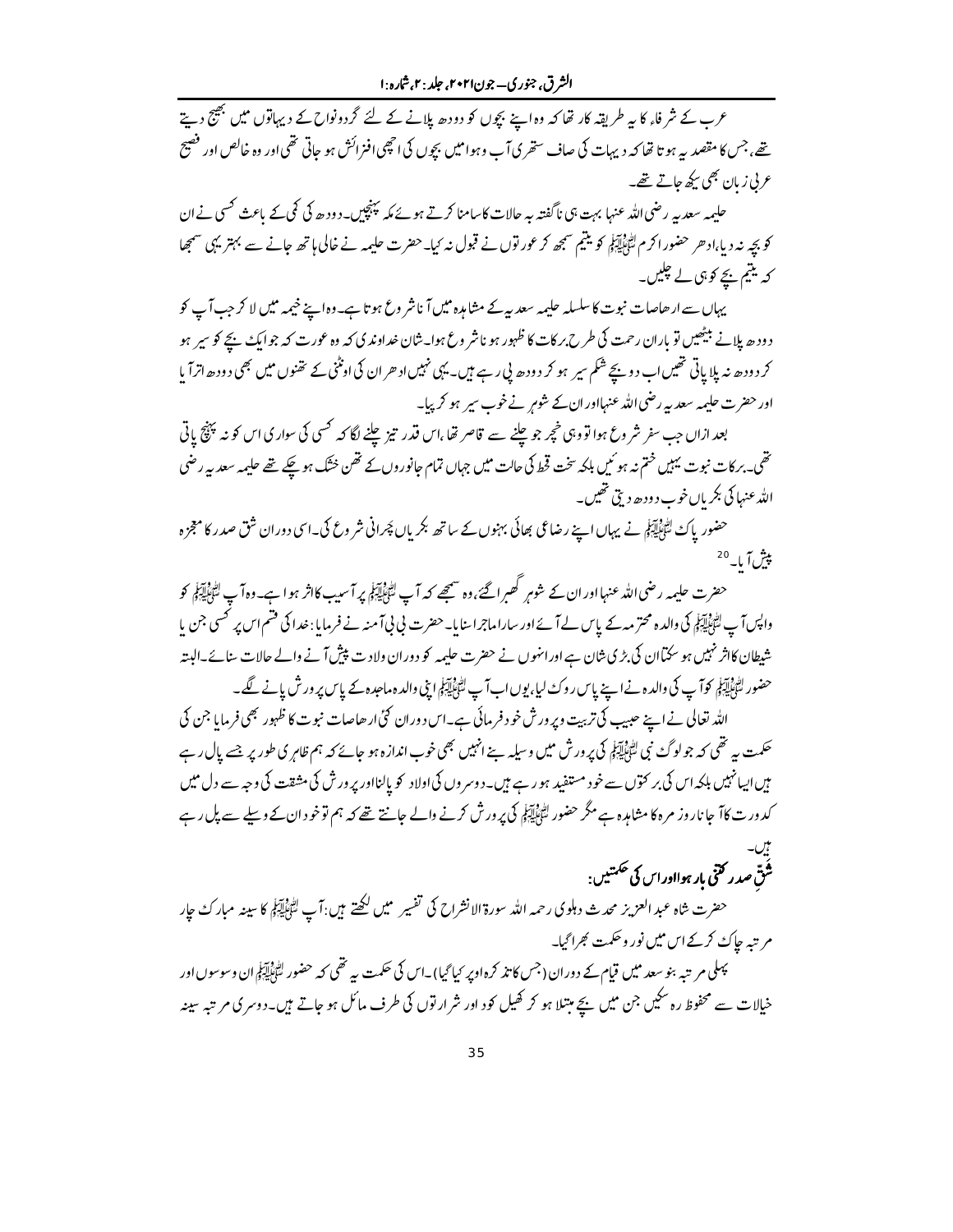حضور پاک لٹائِلِیہِ کی ولادت باسعادت کے بعد پیش آمدہ ارھاصات ومبشرات اور ان کی حکمتیں

مبار کءاس وقت حاک بمایجاجب آپ کی عمر مبارک د س بر س ہو ئی۔اس وقت شق صدر کی حکمت بیہ تھی کہ جوانی کی پر آ شوپ شہولوں کے خطرات سے آپ بے خوف ہو جائیں۔ تیسر کی مرتبہ شق صدر اس وقت ہو اجب آپ لٹنگالیکی غارِ حرا میں قیام پذیر تھے اور اس وقت شق صدر کرنے کا مقصد یہ تھا کہ قلب مبارکۓ میں نور وسکینت کو کجر دیا جائے تا کہ آپ ﷺ وحی الٰہی کے .<br>عظیم اور گراں بار بوجھ کو بر داشت کر سکیں۔اور چوتھی مر تبہ شب معراج میں آ پ<sup>الٹی</sup>نی ایکٹی کا سینہ مبارک جاک <sup>ک</sup>یا گیااور نور و حکمتوں کے خزانوں سے معمور کیا گیا، تا کہ آپ لٹایا آئی کے قلب مبار کۓ میں اتنی وسعت اور صلاحیت پیدا ہو جائے کہ آپ دیدار الٰہی کی تجلیوں اور کلام ریانی کی ہیبتوں اور عظمتوں کے متحمل ہو سکیں۔ <sup>21</sup>

# *چاند کا آپ لٹائلیآؤ سے باتیں کر*نا:

آپ ﷺ کے چچا حضرت عباس رضی اللہ عنہ روایت کرتے ہیں کہ انہوں نے عرض کیا: یا رسول اللہ مجھے لوآپ کی نشانیوں نے آپ کے دین میں داخل ہونے کی دعوت دی تھی۔میں نے دبکھا کہ آپ بچپن میں جب پنگھوڑے میں ہوتے تو جاند سے یا تیں <sup>ک</sup>یا کرتے تھےادرا پی انگشت مبارک سے جاند کی طرف اشارہ کرتے توجس طرف آپ اشارہ کرتے جاند اسی جانب حِھک جاتا تھا۔حضور لتّٰہُ اٰتِیۡمَٰی نے فرمایا: میں حاِند سے یا تیں کرتا تھااور جاند مجھ سے یا تیں کرتا تھااور وہ مجھے رونے سے بہلاتا تھااور اس کے عرش الٰہی کے نیحے سحدہ کرتے وقت میں اس کی شیبیج کرنے کی آ واز کو بنا کرتا تھا۔ <sup>22</sup>

د و جہانوں کے سر دارکے لیے جاند کا کھلو نا بن جانا کوئی امر بعید نہیں۔جاند کے ساتھ اس امر میں حکمت خداوند کی ہیے كە جیسے اللہ پاك نے قرآن پاك كوآ سانوں پہ نازل فرما كراہلاً سان پراس كى جلالت قدر كوآ شكارافرمايااوران كو قرآن پاك كى بر کوں سے مستفید فرمایااسی طرح جاند کے ساتھ آپ لٹائیلیج کے اس تعلق سے اجرام فلکی کو بھی فضائل نبوت سے حظ اٹھانے اور نبوت محمہ ک سے مستفید ہونے کا موقع دیا گیا۔ نیز اللہ تعالیٰ نے ارض وسامیں آپ لٹی ایکوایکو کے قعارف اور اعلان نبوت کے لیے مخلّف انتظامات فرمائے تاکہ انہیں معلوم ہونے کہ جس امانت کواٹھانے سے انہوں نے انکار کیا تھااس کے اٹھانے والاآ گیا ہے۔ حضرت آمنہ کے ساتھ مدینہ کاسفر اور حضرت آمنہ کی مدینہ کے راستے میں وفات اور تد فین :

حضور پاک ﷺ کی عمر مبارک جب حیر سال ہو گئی توآ پ کی دالد ہ ماحدہ آپ کو ساتھ لے کر مدینہ منورہ آپ کے رشتہ داروں سے ملا قات کرانے پااپنے شوہر کی قبر کی زیارت کے لیے تشریف لے گئیں۔مدینہ منورہ میں آپ لٹا ایکرایل کے دادا محترم كاننھىال بنوعد كى بن نجار ميں تھا۔

آپ لٹوکیلی کے والد محترم کی ایک باندی جن کا نام ام ایمن تھا،وہ بھی اس سفر میں آپ کے ہمراہ تھیں۔جب آپ لو گوں کا مختصر سا قافلہ واپس آ ر ہاتھاتورا ستے میں ابوا<sub>ء</sub> کے مقام پر حضرت پی پی آ منہ کی وفات ہو گئی اور انہیں و ہیں د فن کر دیا گیا۔

ام ایمن رضی اللہ عنہاآ پے اتّٰہُ ایٓ کو مکہ لے آئیں اور داد امحترم کے سیر دیما، جنہوں نے انتہائی شفقت و محبت کے ساتھ آپ کی پر ورش کی اس اثناء میں حضرت ام ایمن رضی اللہ عنہاآپ کی خدمت کرتی ر ہیں۔عمر مبارکء آٹھ بر س ہو ئی توآپ لٹائی آپٹی کے داداعبدالمطلب بھی انقال فرما گئے۔ <sup>23</sup>

بنظر عمیق دیکھاجائے توآپ لٹائا<u>لی</u>کوکے قریبی رشتہ داروں کاآپ کو چھوڑ کر فوت ہو جانا بھی کسی <sub>ا</sub>رھاص سے کم نہیں۔ والد محترم کے سائے سے محروم تو تھے ہی اب والدہ ماجدہ کاسا ہیہ شفقت بھی سر سے اٹھ گا۔لیکن چونکہ آپ لٹائی آئی پر ور دگار لم پزل کی خصوصی تربیت ویر ورش میں پر وان چڑھ رہے تھے وہ ان سب ظاہر کیا سباب تربیت سے بے نیاز تھے۔ والدین کی تربیت بندے کو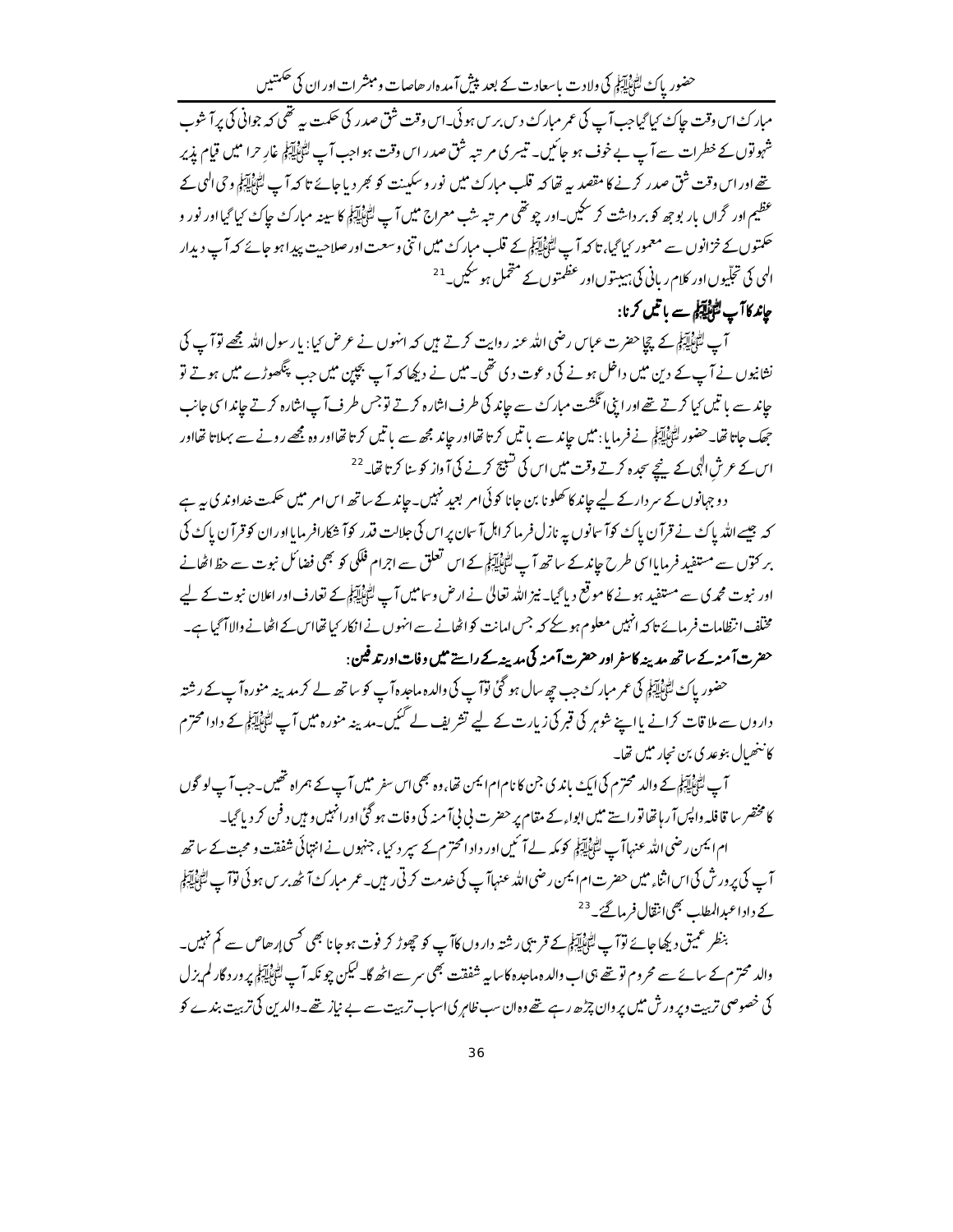جن آ سائشوں اور پیار و محبت کا عاد کی بنا دیتی ہے وہ اس تیاری میں حائل ہو سکتی تھی جو بطور نبی آ ئندہ آ نے والی مشکلات کو بر داشت کرنے کے لیے منجانب اللہ کرائی جارہی تھی۔ بچپن سے ہی آپ اﷺ زمانے کو حقیقی نظر سے دیکھنے لگے۔ابوطالب کی یرورش میں بھی زمانے نے یہی دیکھا کہ ابوطالب جیسے غریب آ دی آپ اﷺ کی برکت سے گزر بسر کر رہے ہیں نہ کہ وہ آپ الله وسلم في كفالت كرتے۔

حضور لِتَأْمِلَيْتِهِمْ کے پائے مبارک کی مقام ابراہیم کے ساتھ مما ثُلت:

بنی مدیج نے حضرت عبدالمطلب سے کہا: "آپ محمہ کی حفاظت کیچیے کیونکہ ہم نے حضرت ابراہیم کے نشانِ قدم کے مشابہ (جو مقام ابراہیم میں ہے۔) کسی کا قدم نہیں دیکھامگر حضرت محمہ لٹپنی آپکی کانشان قدم اس سے بہت مشابہ ہے۔<sup>24</sup>

بیہ امر بھی آپ لٹائلینی کی نبوت کی ایک بشارت تھی۔ عرب کے لوگۓ حضرت ابراہیم علیہ السلام کی پیروی کے دعوے دار تھے اور کسی آ دمی کاان کے مشابہ ہو نااس امریر دلالت کرتا ہے کہ وہ امانت جو ابراہیم علیہ السلام سے چلی تھی اس کا حقیقی امین آنے کو ہے۔

نج ان کے یادری کی گواہی:

مثائخ واقدی سے روایت ہے کہ ہم ایک روز حجر اسود کے قریب حضرت عبدالمطلب کے ساتھ بیٹھے ہوئے تھے اور .<br>نجران کا یادر کی جوان کادوست تھا،ان سے باتیں کر رہا تھا کہ ہم ایک نبی کی خبر یاتے ہیں،جو بنی اساعیل سے ہو گا ہہ شہر مکہ اس کی ولادت گاہ ہےاور اس کی ہہ علامات میں۔اتفا قاًاسی وقت نبی کریم لٹائلیکو تشریف لے آ ئے۔ یادری نےآ تکھوں، پشت اقد س اور قدم مبارک کو بغور دبکھااور کہنے لگا دہ نبی یہی ہیں۔اس نے یو چھا:آپ کاان سے کیارشتہ ہے؟انہوں نے جواب دیا: "پہ میرا فرزند ہے۔" یادری نے کہا: "نہیں ان کے بارے میں ایک علامت یہ بھی ہے کہ اس نبی کے والد حیات نہ رہیں گے۔" حضرت عبدالمطلب نے کہا: " دراصل ہیر میر ایوتا ہےاور اس کے پاپ نے اس وقت وفات پائی جب کہ بیہ حمل میں تھے۔" پادری نے کہا آپ نے پیج فرمایا۔اس کے بعد حضرت عبدالمطلب نے اپنے بیٹوں کوآپ لٹانایہ کی حفاظت کے لیے مدایت فرمائی۔<sup>25</sup> ابوطالب کے گھر خمر وبرکت :

آپ لٹاؤلیکوا ہے دادا حضرت عبدالمطلب کی وفات کے بعد اپنے چیا حضرت ابوطالب کی کفالت میں آ گئے۔ حضور لٹاؤلیکولی سے ابوطالب کو بہت محبت تھی اور پھر جب انہوں نے آ نخضرت لٹائلی آر کی بر کمیں اور معجزے دیکھے توآ پ لٹائلی آرکی ہے ان کی محبت کا کوئی ٹھکانہ نہ رہا۔ابوطالب ایک غریب آ د می تھےانہیں اور ان کے گھر والوں کو دو وقت پیٹ بھر کھانا نہ ملتا تھامگر جب حضور الڈویو آپ کے دستر خوان میں شریک ہوئے تو کھانا تھوڑا بھی ہو توسب سپر ہو کراٹھتے تھے۔اگر دودھ ہو تا تو پہلے اس میں سے رسول اللہ لَتَّاْلِآ بِلِي لِيتِے اور پھر وہ پیالہ ابوطالب کے بیٹے اٹھاتے اور دودھ پیتے توایک ہی پیالہ سے وہ سارے سپر ہو جاتے۔لوگ ابو طالب کے پاس بارش کے لیے دعا کروانے آتے،وہ آپ اتّٰہ اَ آیکھا کے ویلے سے دعا ما نگتے تو منجانب اللہ بارش کی برسات ہو جاتی۔اسی کی طرف ابوطالب نے اپنے شعر میں اشارہ <sup>ر</sup>یا ہے کہ

ثمال اليتامي عصمة للارامل ال<sup>26</sup>" "وابيض يستقى الغمام بوجهه

بحیرا<sub>ء</sub> راہب سے ملا قات :

شام کے سفر میں آپ لٹائِلِیٓبیۡم اپنے پچاابوطالب کے ہمراہ تھے راستے میں آپ کی ملا قات دو عیسائی راہوں سے ہوئی اور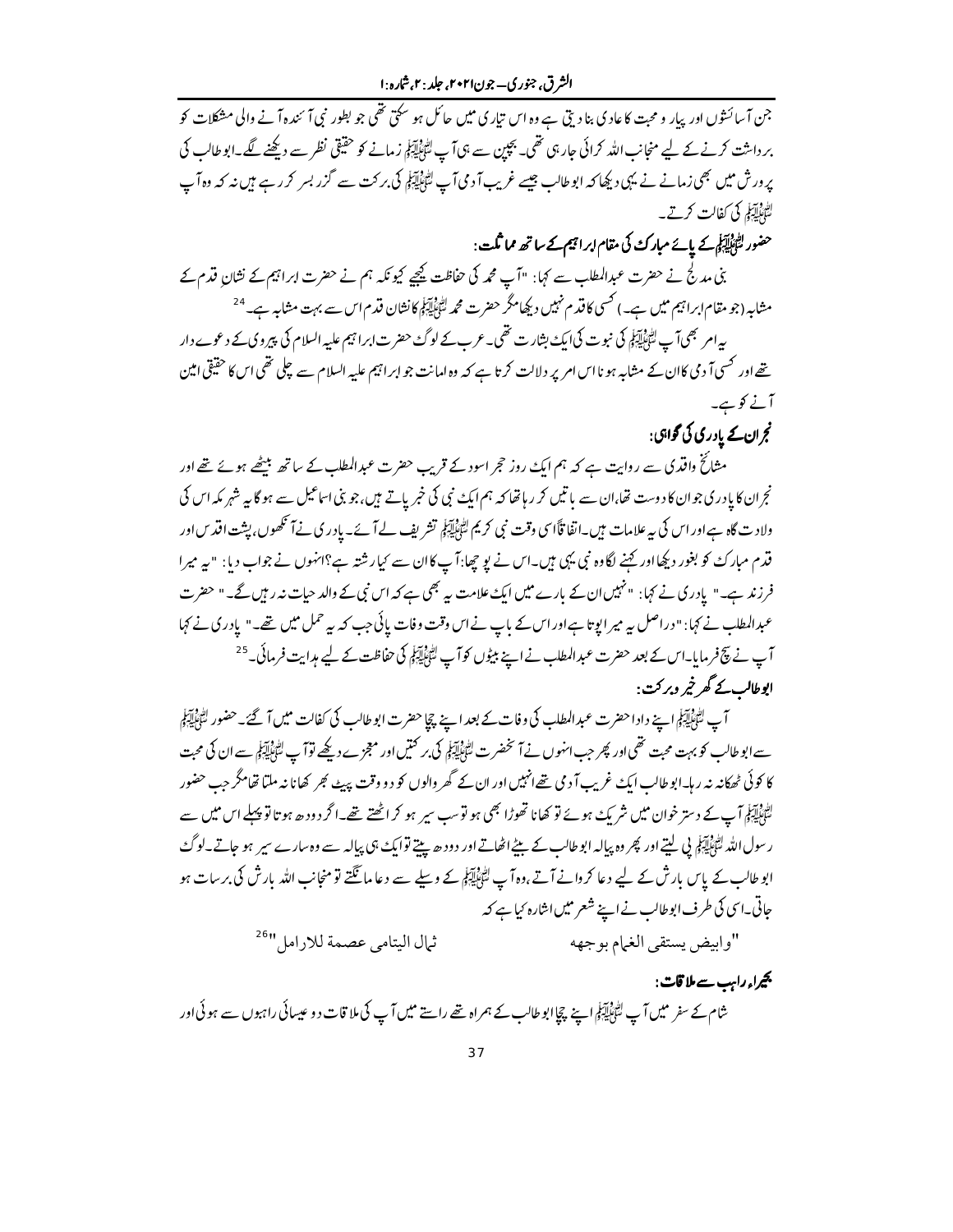حضور پاک لٹائلیہ کی گی ولادت پاسعادت کے بعد پیش آمدہ ارھاصات ومبشرات اور ان کی حکمتیں

د ونوں نے آپ لٹائپائیل کے نپی اور بر گزیدہ ہونے کی پیش گوئی کی۔اس کے بعد پہ قافلہ جب بصر ی شہر پہنچا جہاں بھیراء راہب اپنی خانقاہ میں رہتا تھا،جس کا نام جر جیس تھا۔جب سے قافلہ وہاں پہنچا تھاتو بھراء نے قافلے میں آ نخضرت لٹاپائیکو کو دیکھا تھا کہ لو گوں کے در میان آپ پر ایک بادل کا ٹکڑاسا ہہ کیے ہوئے ہے۔ پھر جب یہ قافلہ ایک درخت کے نیچے آ کر تھٰہر اتواس نے بادل کے اس عکڑے کی جانب دیکھا جس کا ساریہ اب درخت کے اوپر پڑ رہا تھااور درخت بھی اپنی شاخیں اد حر ہی جھکا رہا تھا جد حر آپ لٹائیاتیني تشريف فرماتھے۔

بحيراء رابب نے آنخضرت لٹواتی آپر کی بیرشان دیکھی تواس نے قریشیوں کے پاس کہلایا:

"اے گروہ قریش!میں نے آپ لوگوں کے لیے کھانا تیار کرایا ہے اور میر کی خواہش ہے کہ آپ میں سے تمام لوگٹ کھانا کھانے کے لیے یہاں آئیں۔"

جب سب لوگئے کھانا کھا کر فارغ ہو چکے اور اِد ھر اُد ھر ہو گئے تو بھیراء آپ لٹاپایہ کچ کے پاس آ بااور بولا :

"میں آپ سے لات اور عزّی کے نام پر چند یا تیں پوچھتا ہوں اور جو کچھ میں پوچھوں آپ اس کے متعلق مجھے بتلائیں۔آپؐ نے فرمایا: لات وعزّی کے نام پر مجھ سے کوئی بات مت یو چھو، کیونکہ خدا کی قتم مجھے سب سے زیادہ ان ہی سے نفرت ہے۔" بھیراء نے کہا: "تب پھر خداکے نام پر کہتا ہوں کہ جو کچھ میں یو چھوں تم مجھے اس کے متعلق بتلانا"۔آپ نے فرمایا: "یوچھو کیایوچھناجایتے ہو۔" اب بھیراء نے آپؐ سے آپؐ کی مخلف باتوں کے متعلق یوچھناشر وع کیاآپؐ کے سونے کے متعلق،آپؐ کی عاد توں اور آپؐ کے طور طریقوں کے متعلق یو چھا،آ نخضرتؐ اس کو جواب دیتے رہے۔آپؐ کے تمام جوابات ان ساری علامتوں کے مطابق تھے جو نبی آخر الزماں کے متعلق بھیراء جانتا تھا۔اس کے بعد بھیراء نے آپ کی کمر کھولی اور مہر نبوت کو بھی بالکل ویسابق یا یا جیسااس نے پڑھاتھا۔اس نے فوراً مہر نبوت کی حَکہ بوسہ دیا۔

# مهر نبوت اور اس کی حکمت :

ختم نبوت حضور لتَّأايِّبَوْ کی پشت مبارک پر دونوں کند حوں کے در میان کجوتر کے انڈے کے برابر سرخ انجرا ہوا گوشت تھا۔ بیر گوشت نہایت چمکیلااور نورانیت سے کجر پور تھا۔سابقہ کتابوں میں اس مہر کوآ پ ﷺ کے خاتم النبیبین ہونے کی دلیل کے طور پر ذکر کیا گیاتھا۔

صاحب الروض الانف لکھتے ہیں کہ مہر نبوت کی حکمت ہیے تھی کہ جب آپ لٹاٹاییکا کا دل حکمت اور یقین سے بھر دیا گیا تو اس پر مہر لگا دی گئی جیسے کہ خوشبواور مونتوں کے ظرف کو بھر نے کے بعد لگا دی جاتی ہے۔اور اس مہر کو دونوں کند حوں کے در میان لگانے کی وجہ یہ تھی کہ یہ انسان کے جسم کاوہ مقام ہے جہاں سے شیطان انسان کو وسوسہ دیتا ہےاس مہر کی وجہ سے حضور الدوس<br>سَأَبَالِيَهِمْ كَووساوس سے پاك كرد با گيا تھا۔ <sup>27</sup>

اس کے بعد ابوطالب شام میں تجارت سے فارغ ہو گئے تو وہ آپ کو لے کر واپس مکہ پہنچے اور بعض روایات میں ہے کہ آپ کے پچانے راستے سے ہی اپنے کسی لڑکے کے ساتھ آپؐ کومدینے بھیج دیاتھا۔<sup>28</sup>

بحيراء رابب سے ملا قات كے دوران ظاہر ہونے والے ارحاصات:

ا۔ بادلوں کاآپ پر سا<sub>پیر</sub> قکن ہو نا ۲۔ درخت کی شاخوں کاآپ کی طرف جھک کرآپؐ پر سایہ کرنا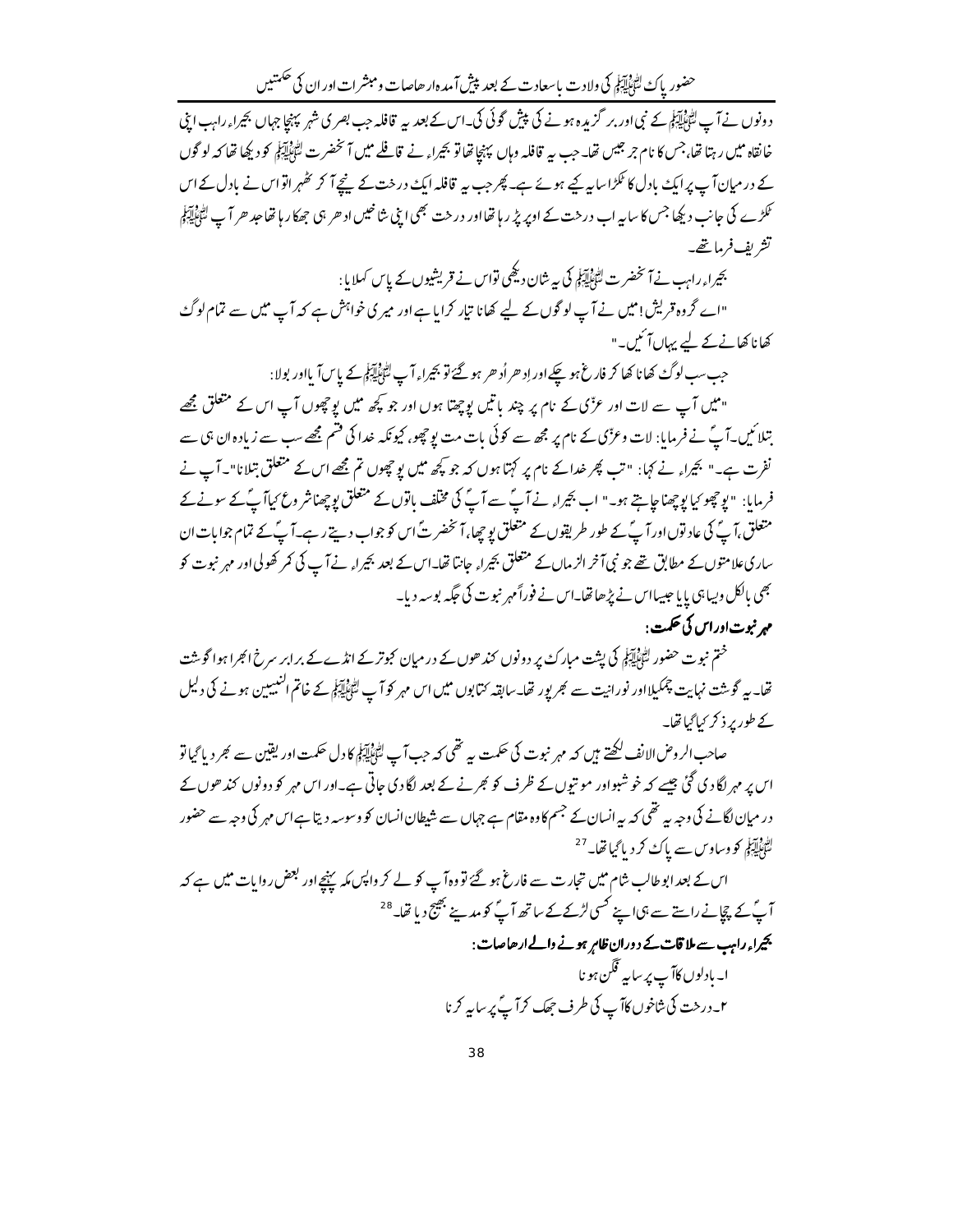٣- بحيراء كاآپٌ ميں نشانيوں كا يالينا <sup>م</sup>ا۔رومیوں کا آپؐ کی تلاش اور نقصان پہنچانے کی غرض سے سفر کرنا اور بھیراء کے سمجھانے پراپنے ارادے سے باز رہنا۔

حرب فجار:

بیہ لڑائی ماہ محرم میں ہو ئی اسی لئے ا<sub>سک</sub>ا نام جنگ فجار مشہور ہوا۔ کیونکہ اہل عرب کے عقیدہ کے موافق محرم الحرام میں لڑ ناسخت گناہ کاکام تھااور اس مہینہ میں جاری شدہ لڑائیاں بھی ملتوی ہو جاتی تھیں۔آ پ لٹائل آئی کو خود کھیں سے مقابله اور قمال کا موقع نه ملا۔اس لڑائی میں اول تو بنو ہوازن غالب نظر آتے تھے۔ پامآخر بنو کنانہ غالب اور قبائل قیس مغلوب ہوئے۔ابن خلد ون کی روایت کے موافق حرب فجارکے وقت آپ لٹپٹاتیوں کی عمر دیں برس کی تھی۔ مگر صحیح بیہ ہے کہ حرب فجار ۵۸۱، میں ہوئی اس وقت آ ب الأوليّ في عمر يندره برس تھي۔<sup>29</sup>

اس لڑائی میں شرکت کے وقت آپ لٹاؤالیّنِی عمر مبارکٹ کے اس حصہ سے گزر رہے تھے جس میں عام طور پر لوگٹ جوش و جذبہ او رعصبیت سے بھر پور ہوتے ہیں مگر اللہ تعالیٰ نے آپ کو اس موقع پر قتل و قبال سے محفوظ رکھا۔مگر اس کے بر عکس چادَں کی مد د مشکل میں ذوی الار حام کے ساتھ حسن سلوک کا مظہر تھا۔

آپ ﷺ نے نبوت کے بعد بہت سی جنگیں کفارکے ساتھ لڑی۔ایک اعتبار سے دیکھا جائے توحرب فجار میں شرکت ان اسلامی جنگوں کے لیے ایک عملی مثق کے طور پر تھی۔صحابہ کرام جو آپ لٹاٹیاتیکی کے لشکر کے سپاہی تھے خوب جانتے تھے کہ ہماری کمان <sup>کس</sup>ی نوخیز اور جنگوں سے ناتج یہ کارکے ہاتھ میں نہیں ہلکہ ایک مشاق حکیم اور فنون حرب کے ماہر کے ہاتھ میں ہے جو عملی طور پر عرب کی مشہور اور بڑی جنگوں کا حپثم دید اور تجربہ کار ہے۔

حلف الفضول:

حلف الفضول سے چند ماہ پیشتر حرب فجار کا داقعہ پیش آیا، بیہ معر کہ عربوں کی روایتی عصبیت کا مظہر تھا، آ ں حضور لتَأْثِيلَتِهِمْ کو بھی خاندانی مروت اور صلہ رحمی کے جذبہ کی بنا پر اس جنگ میں شریک ہو نا پڑا، سیر ت نگاروں کی تصر تکے کے مطابق آپ الدون ہے۔<br>سُوْبِالِیۡبِلِیۡ نے اپنے چچادَں کے اصرار پر اس جنگٹ میں حصہ لیااور صرف اس قدر کہ آپ نے اپنے چچادَں کا محض د فاع کیا۔ اسی دور میں آپ لٹی پالی کی ایک چیاز ہیر بن عبد المطلب اور بعض دوسرے سر داروں نے مر وجہ قبائلی تعصب سے علیحدہ ہو کر مظلو موں کی حمایت ونصرت کے عنوان سے مکہ مکر مہ کے باشندوں کاایک اتحاد کی فورم بنایا توآپ نے نہایت بشاشت کے ساتھ اس اتحاد میں شمولیت اختیار کی اور اسی کو "حلف الفضول" کے نام سے جانا جاتا ہے۔

مذہب اسلام کی نشر وانثاعت اور اس کے عادلانہ نظام حکومت کے قیام کے بعد بظاہرِ حلف الفصول جیسے کسی اتحاد کی کوئی معنویت پاقی نہیں رہتی ہے؛لیکن ہہ امر قابل غور ہے کہ حضور پاک اتَّا اللَّهِ نے زمانہ اسلام میں بھی نہ صرف اس معامدہ کا تذ کرہ فرمایا ہلکہ اس قسم کی دعوت پر لبیک کہنے کی خواہش کااظہار بھی فرمایا۔ ،آپ لٹی ایک ایک ایک کے میں عبد للہ بن حد عان کے گھر میں منعقد ہونے والے معاہدہ میں شریک تھا،اگر زمانہ اسلام میں بھی مجھ کواس کا داسطہ دے کر بلایا جائے تو میں ضرور حاضر ہوں گا۔ مکہ کے لو گوں نے لُٹے پیۓ لو گوں کوان کا چھینا ہوامال واپس دلانے کی لیے پہ معاہدہ کیااور پہ مقصد بھی تھا کہ کوئی ظالم <sup>کس</sup>ی کو مظلوم نہ گردانے۔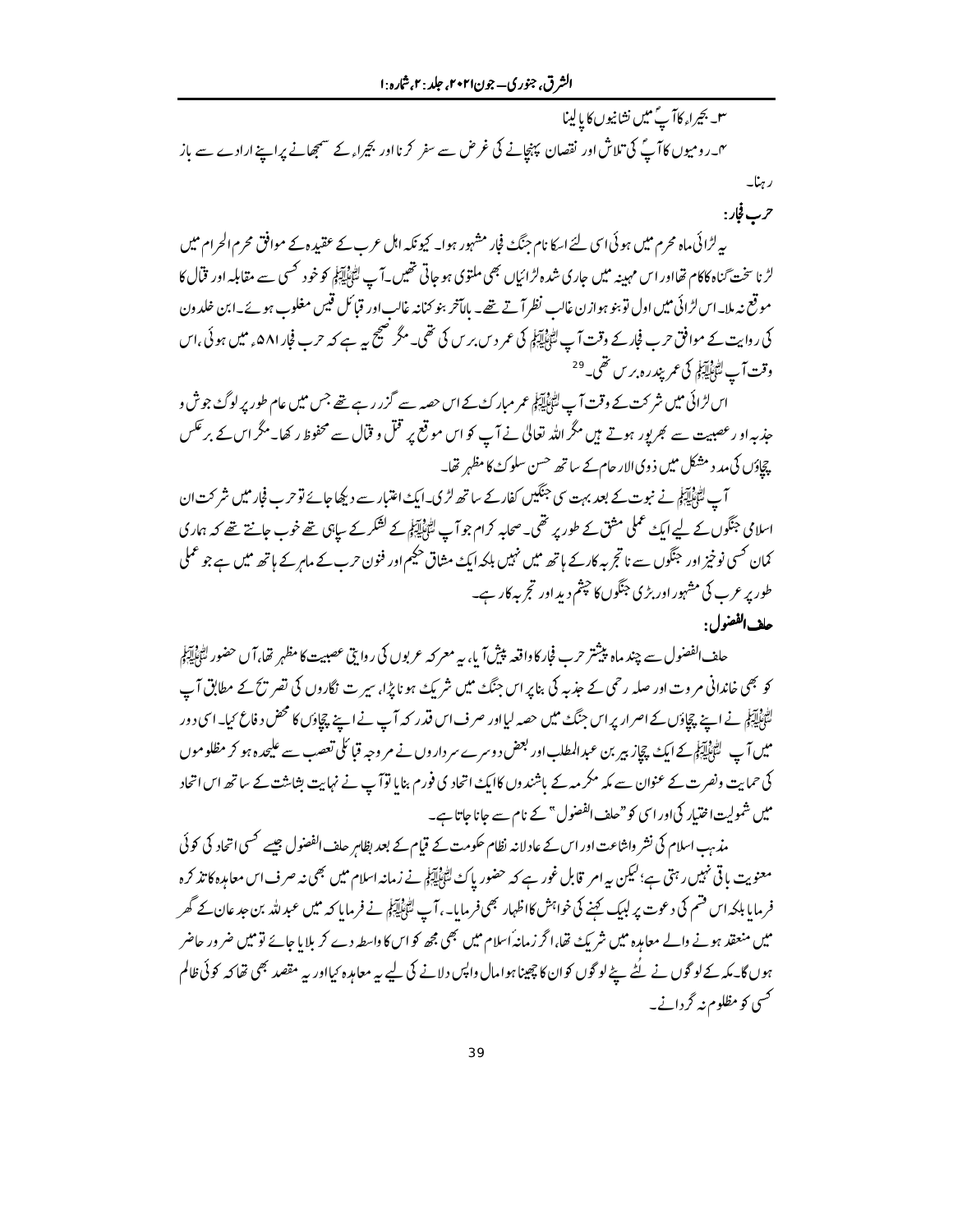حضور پاک لٹپڈا کر کی ولادت باسعادت کے بعد پیش آمدہ ارھاصات ومبشرات اور ان کی حکمتیں

کتب سیر ت میں وارد لبھض روایتوں میں پیر تصریح بھی موجود ہے کہ آپ نے فرمایا کہ اس اتحاد کے عوض مجھ کو سرخ اونٹ لینامنظور نہیں۔<sup>30</sup> بناء كعبه ميں آپ كى شركت :

بعثت نبوی سے پانچ سال پہلے جب کعبہ مشرفہ کی تقمیر کے دوران حجراسود کو نصب کرتے وقت اللہ تعالیٰ کی جانب سے تكويني طور پر حضور ٿئي ٿيڙا کي محكم بنايا گيا توآپ ٿئي ٿيڙلي نے اس قضيہ کا بير حل تجويز فرمايا كہ آپ نے ايك حادر منگوائي اور حجراسود کواس پر ر کھ کر تمام قیائل کے سر داروں سے کہا کہ اپنے قبیلہ کی نمائندگی کرتے ہوئے اس جادرکے ایک کونے کو پکڑیں ہتاکہ کوئی قبیلہ اس شرف سے محروم نہ رہ کے۔اس فیصلہ کو سب نے پسند کیااور جب سب نے حجر اسود کو اٹھا کر نصب کے مقام کے قریب کیاتوآپ لٹائلاتیل نے اپنے دست مبارکٹ سے اسے اٹھا کر جگہ پر نصب کر دیا۔<sup>31</sup>

اللہ پاک کی منشاء یہی تھی کہ حجراسود صاحب فضبلت کے ہاتھوں سے نصب ہو اور اہل عرب بھی جانتے تھے کہ یہ امر عظیم ہےاور جس کے ہاتھ سے بیریابیہ پنجیل کو پہنچے گاوہ گویا منجانب اللہ اس کام کے لیے منتخب ہو گا۔خود عربوں سے ہی ایپا فیصلہ کروا کراپنے حبیب کو بہ فضیلت عطا کرناایک اشارہ تھاکہ کل کو جب آپ نبوت کااعلان فرمایں تو بہ لوگٹ سمجھ جائیں کہ حجراسود کی تنصیب اس ہاتھ سے ہو نا نبوت کی پیش بند ی تھی۔

## تخنث اور رؤیائے صادقہ :

غار حرامیں علیحد گی اور مسلسل سوچ و فکر نے آپ اتّٰہ ایّٰہ اور آپ کی قوم کی سوچوں میں بہت د وری پیدا کر دی تھی۔آپ ا بنی قوم کے شر کیہ عقائد کے کسی صورت قائل نہ تھے،لیکن اس کے بر عکس کوئی داضح راستہ بھی آپ لٹکچالیج کے سامنے نہ تھا، یہی وجہ تھی کہ آپ نے تنہائی اختیار کرلی۔آپ کی عمر مبارکٹ حالیس سال کے قریب ہوتی گئی اور تنہائی و خلوت بڑھتی گئی۔آپ لَّےُ اِللّٰہِ کِمَد سے تین میل دور جبل نور میں ایک غار،غار حرامیں تشریف لے جاتے اور غور و فکر میں مشغول رہتے ۔آ کی یہ عباد ت جو غور و فکر کی صورت میں ہو تی تھی حضرت ابرا ہیم علیہ السلام کے اس غور و فکرکے مشابہہ تھی جوائنوں نے بھی نبی بننے سے قبل اختیار کیا تھا۔آپ ﷺ نے پانچ برس تخث اختیار کیے رکھا۔

یانچُ سال کا وقت شوق عبادت اور غور وفکر میں صرف ہوااور آخر <sub>کی چھ</sub> مہینے توآ پ ہمہ تن خلوت نشینی میں مصروف ر ہےاور انہی جھ ماہ میں آپ ﷺ کو سچے خواب بھی د کھائے جاتے رہے جنہیں مبشرات کے نام سے جانا جاتا ہے کہ جو کچھ آپ رات کو دیکھتے دن کوا بی کھلا آ تکھوں اسے ہو تا دیکھ لیتے تھے۔ان سیچ خوابوں کو نبوت کا چھپالیسواں حصہ بھی کہاجاتا ہے۔

اس خلوت کا مقصد آپ لٹائیاتیو کو زمانے کی کثافتوں سے دور کرکے وی کے قبول کرنے کے لیے تیار کرنا تھااور آپ کو اليي استعداد كا مہيا كرنا تھاجو علوم وحي كو اپنے اندر سمو يحے ـ سيچ خواب جو نبوت كا چھيإليسواں حصه تھے ان كا مقصد منجانب الله یبغامات کے حصول کاعاد کی کرنا تھا۔

نٽائج بحث:

ار حاصات ، نبوت کے مقدمات کے طور پر وقوع پذیر ہونے والے خوارق کو کہاجاتا ہے۔حضور پاک اﷺ کی بعثت سے قبل بھی ایسے بہت سے خوارق عادت امور کا ظہور ہوا۔ان خوارق کی مندر جہ ذیل اقسام کی جاسکتی ہیں : ا۔اہل کتاب کے راہبوں کی طرف سے ان کی کتابوں کے حوالے سے کی جانے والی پیش گو ئیاں۔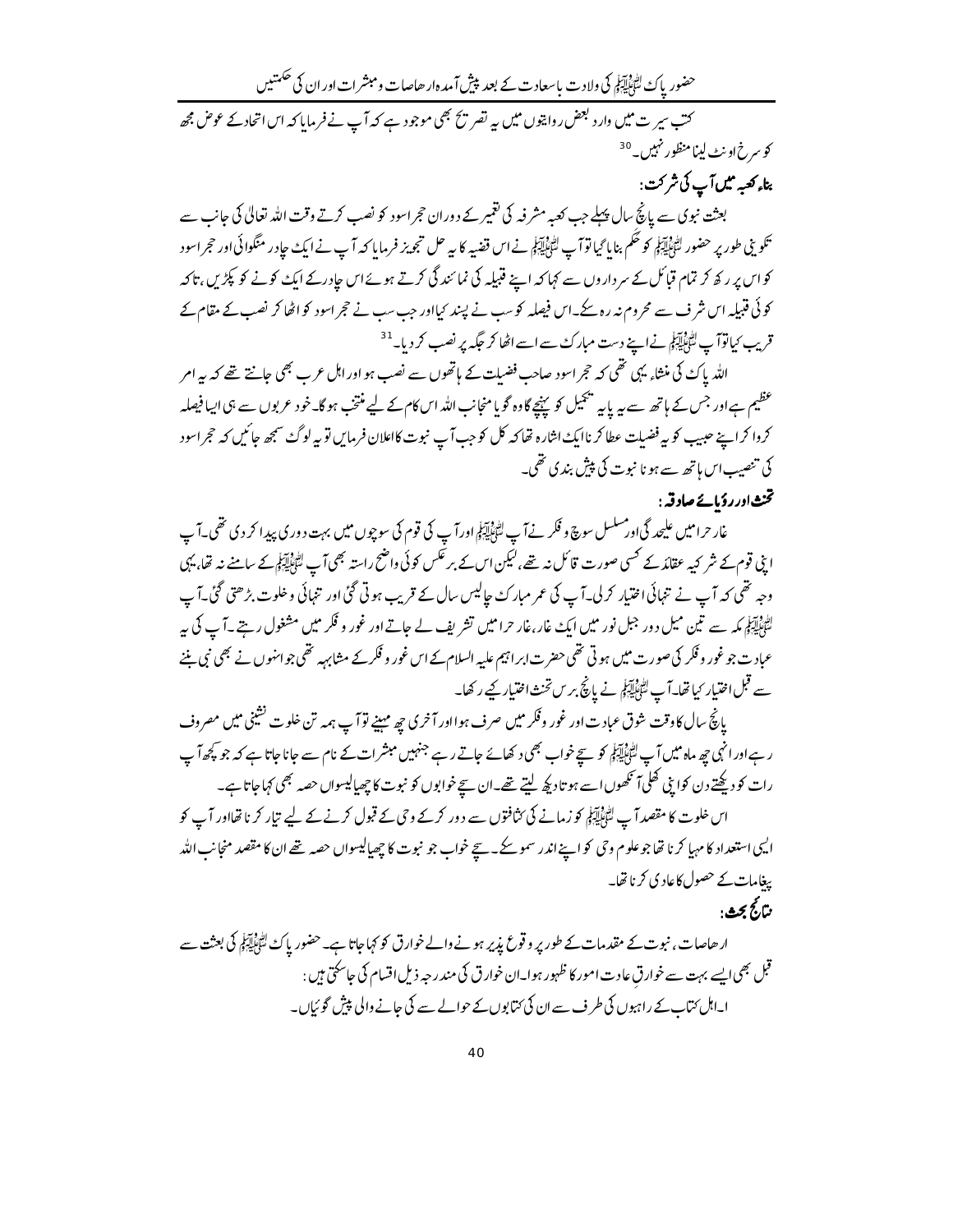۲۔ عرب میں پپش آنے والے واقعات وحوادث۔ ٣۔ حضور لِتَأْلِيَہِ کِی ذاتِ اقد س کے ساتھ پیش آنے والے خصوصی حالات۔ ۳۔خواب (آپ نے خود بعثت سے پہلے یا <sup>کس</sup>ی نے آپ کے بارے میں دیکھے ہوں) اہل کتاب سابقہ نبوت کے وارث تھے اور نبوت محمدیہ پر ایمان کے مخاطب بھی تھے۔آپ لٹاپایہ کی بعثت سے قبل ان کی طرف سے کی جانے والی پیش گوئیاں خود ان کے حق میں اتمام حجت تھا کہ جس نبی کے آنے کی تم خبریں بیان کرتے رہے یا تمہارے اکابر رہیان نے خود حضور ﷺ کی ذات اقد س کو بحیثیت نبی قبل نبوت بھی پہجان لیا تھااپ نبوت ملنے کے بعد انکار عصبیت اور ائتکبار کے سوا کچھ نہیں جو کھلی گمراہی ہے۔

حضور لٹاَبِلِآبِکی عرب میں سے تھے اس اعتبار سے قرآن و نبوت کے اولین مخاطب عربی ہی تھے۔اہل عرب کے ساتھ پیش آنے والے واقعات نبوت محمد یہ کے قبول کرنے کی تمہیدات تھیں مثلاً حضور لٹائلاتی کے دادا کی عربوں میں مسلمہ حیثیت، واقعہ فیل،حجر اسود کی تنصیب آپ لٹا ایکڑ کے اخلاق و کردار وغیرہ کی وجہ سے حضور لٹا ایکڑ کی خصوصی حیثیت عربوں میں مسلم تھی۔ایسی شخصیت کی طرف سے دعوی نبوت کا ہو نامخاطبین کے لیے اسے ماننے کو کتناآ سان کر دیتا ہے۔اس اعتیار سے بہ الله پاک کا مخاطبین د عوت پر بہت بڑااحسان بھی تھا۔

نبوت محمدی کے حوالے سے آپ لٹائلینی نے یا تھی دوسرے نے جو خواب دیکھے (مثلاً آپ کے دادا نے پاکسری کے بابیہ بھی مقدمات بعثت کی ایک سڑی تھی۔ قدیم دور میں لوگ خواہوں اور ان کی تعبیر وں پر بہت یقین رکھتے تھے اور ان کے نز دیک خواب بھی ایک ذریعہ و وسیلہ تھا کسی چیز کی حقیقت تک پہنچنے کا۔لہٰذااللہ پاک نے اپنے حبیب کی نبوت کواس ذریعے سے بھی ثابت فرماد باتا كه اتمام حجت ہو جائے۔

# سفارشات:۔

ارھاصات جو نکہ قبل از نبوت پیش آنے والےامور ہوتے ہیں اوراس دور کی روایات کے نقل میں اس طرح کی احتیاط جو کہ بعداز نبوت فرامین نبو ک کے نقل کرنے میں بر تی جاتی تھی کانہ ہو ناایک فطر کیام تھا۔اس لیے بہت سے واقعات کی صحت یر کلام بھی کیا گیا ہے۔اس حوالے سے کوئی محقق اگر روایات کی صحت کی جانچ کرکے مرتب کرے تواس دور کا متند خاکہ امت کے سامنے آ سکتاہے۔

مختلف سر ت نگاروں کے ارحاصات کے بیان میں مختلف طر ز عمل کا تقابلی جائزہ کرکے اس عنوان کو مزید نکھارا جا سکتا ہے۔اس حوالے سے علامہ سُہلی کی الر و ض الانف،علامہ ذھبی کی السدرۃ النبو پۃ اور علامہ سیوطی کی الخصائص البکہ بے' کا تقابلی مطالعہ انتہائی مفید ہو گا کہ اس سے ا۱۵ھ سے ا9ھ تک کے رچانات کا جائز ہ لیا جائے گا۔

مقالہ حذا بعد از ولادت مبار کہ کے ارحاصات پر مشتمل ہے۔زمانہ قبل ازولادت نبو پی کے ارحاصات پر تحقیقی کام اس د درکے ار ھاصات اور ان کی حکمتوں سے بر د ہ اٹھانا بھی سر ت کے میدان میں ایک اہم اضافہ ہو گا۔ (cc)

This work is licensed under a Creative Commons Attribution 4.0 International License.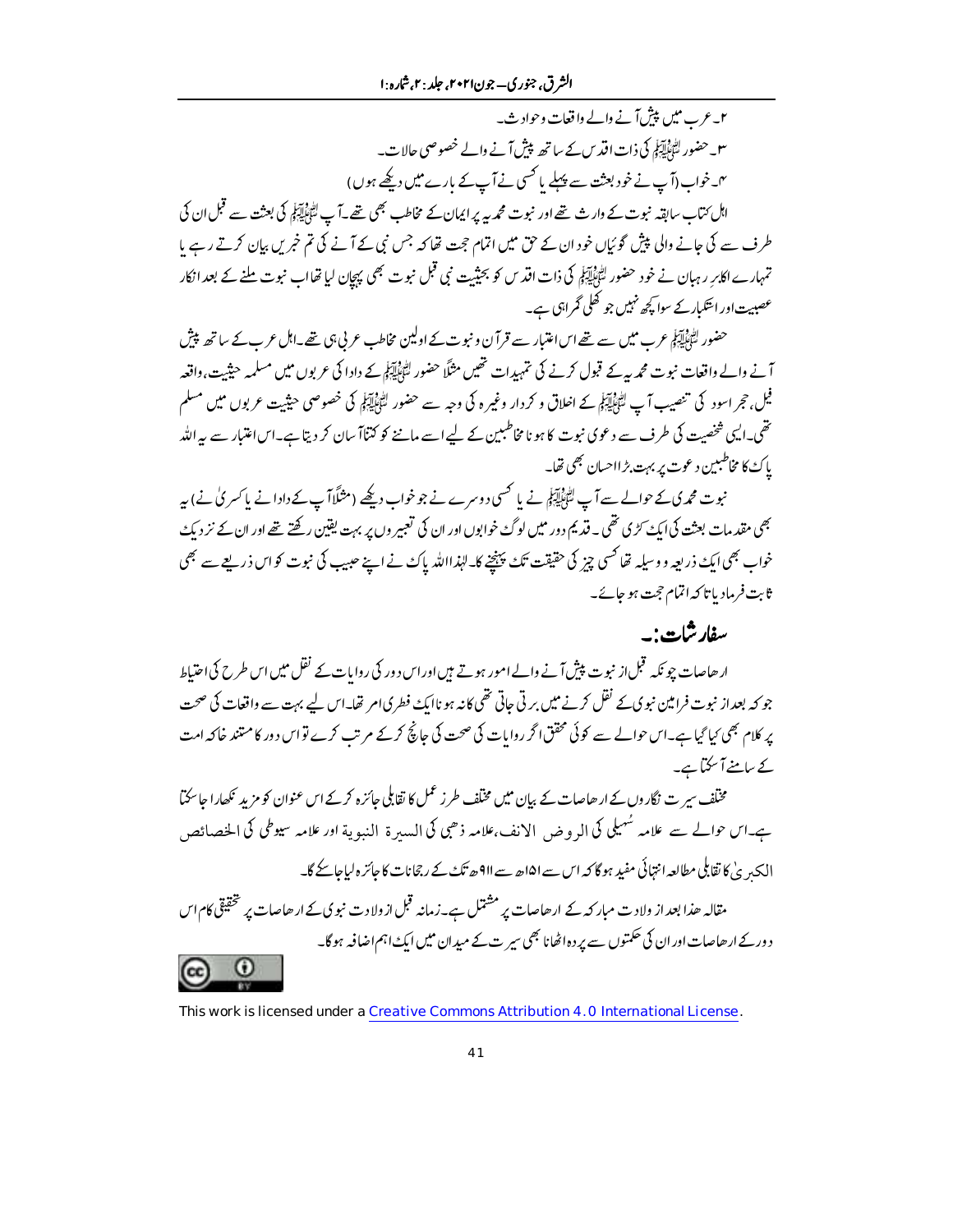## حوالہ جات (References)

<sup>1</sup> زبيدي، سيد محمه مرتضلي الحسيني الزبيدي، تاج العروس، الجزء السابع عشر \_ (مطبعة الحكومة الكويت ) تحقيق : ابراجيم الترزي، صفحه : ٢٠٢ Al Zubaydī, Muhammad Murtazā Al Ḥusaynī, Tāj al 'Urūs, (Kuwait: Mațba'ah al Hukūmah), 17: 606

<sup>2</sup> جرجانی،علامة علی بن محم*د السيد الشريف ، مجم* التعريفات ـ ( دار الفضيله ، مصر ، ٢٠٠٣ء ) ، صفحه : ١٤<br>Al Jurjānī, 'Al ī bin Muḥammad*, Mu'jam al Ta'rīfāt,* (Egypt: Dār al Faḍīlah, 2004), p: 17 <sup>3</sup> تفانوي, محمه اعلى تفانوي, كشاف اصطلاحات الفنون والعلوم,المحقق,رفيق العحم- على دحروج- (مكتبة لبنان, لبنان, : ۱۹۹۶ء), صفحه : ۱۴۱ Al Thānavī, Muḥammad A'la, Kashāf Iṣṭilāḥāt al Funūn wal 'Ulūm, (Lebanon: Maktabah Lubnān, 1996), p: 141

Tāj al 'Urūs, 10: 184

<sup>5</sup> سورۀروم:آيت: ۴۶

<sup>4</sup> تاج العروس،الجزءالعاشر ،صفحه : ١٨٣\_

Sūrah al Rūm, 64

<sup>6</sup> تاج العروس،الجزءالعاشر،صفحه : ۱۹۲

Tāj al 'Urūs, 10: 196

Al Bukhārī, Muḥammad bin Ismā'īl, *Şaḥīḥ Al Bukhārī*, (Beirut: Dār ibn al Kathīr, 3<sup>rd</sup> Edition, 1407), Hadīth # 6589

<sup>8</sup> ابن حجر،احمد بن علي بن حجرابوالفضل العسقلاني االشافعي، فتح الباري\_ ( ناشر دار المعرفة بير وت،9 ∠ ١٣ سام) \_ حلد : ١٢، صفحه : ٢ ∠ ٣ Ibn Hajar al 'Asqalānī, Fath al Bārī, (Beirut: Dār al Ma'rifah, 1379), 12: 376

<sup>9</sup> ابن ہثام، عبدالملك بن ہثام،السيرةالنبوية،مكتبة مصطفىٰالباني الحلبي،مصر، طبع ثاني، ۱۹۵۵ء، جلد :ا،صفحه : ۱۵۸ Ibn Hishām, 'Abd al Malik, Al Sīrah al Nabaviyyah, (Egypt: Maktabah Mustafa al Bābī al Halabī, 2<sup>nd</sup> Edition, 1955), 1: 158

Al Rawd al Anaf, 1: 294

<sup>12</sup> الحضائص الكبر ي'· حلد ١٠ صفحه ٨٠٠\_٨۵

Al Khasā'is al Kubra, 1:80 - 85

Al Halabī, 'Alī bin Ibrāhīm, Al Sīrah al Halabiyyah, (Beirut: Dār al Kutub al 'Ilmiyyah, 2nd Edition, 1427), 1:70

Ibid., 1: 103

Al Sīrah al Halabiyyah, 1:81